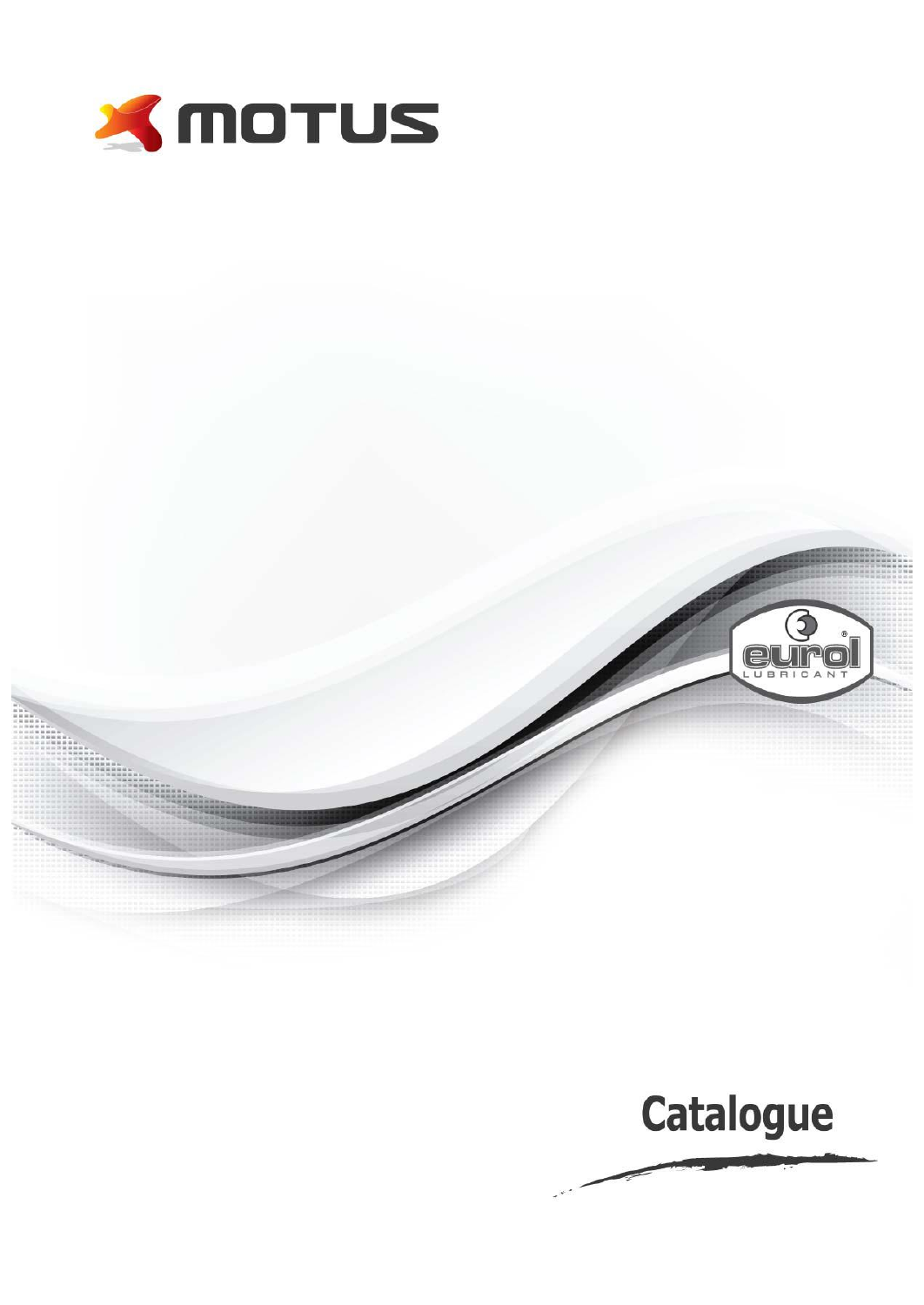| 100% Synthetic Long Life-Fuel Economy DPF                                                                                                                                                                                                                                                                                                                                                                                                                                                                                                                                                                                                                                                                                                                                             | Code    | Package |
|---------------------------------------------------------------------------------------------------------------------------------------------------------------------------------------------------------------------------------------------------------------------------------------------------------------------------------------------------------------------------------------------------------------------------------------------------------------------------------------------------------------------------------------------------------------------------------------------------------------------------------------------------------------------------------------------------------------------------------------------------------------------------------------|---------|---------|
| <b>Eurol Excence 5W-30</b><br>Ford/Mazda/Volvo - C1                                                                                                                                                                                                                                                                                                                                                                                                                                                                                                                                                                                                                                                                                                                                   | E100059 | 200L    |
|                                                                                                                                                                                                                                                                                                                                                                                                                                                                                                                                                                                                                                                                                                                                                                                       |         | 60L     |
| LOW SAPS, ACEA: A1/A5/B1/B5 (07) - ACEA C1 (08) - FORD M2C-934A - JASO DL-1 (05)                                                                                                                                                                                                                                                                                                                                                                                                                                                                                                                                                                                                                                                                                                      |         | 20L     |
| <u> ACEA: A1/A5/B1/B5 (07) - ACEA C1 (08) - FORD M2C-934A - JASO DL-1 (05)</u><br>100% Synthetic long-life motor oil diesel passenger, light commercial with turbo or not. Manufactured with                                                                                                                                                                                                                                                                                                                                                                                                                                                                                                                                                                                          |         | 4x5L    |
| special additives OPT EUROL of offering excellent protection & extended drain intervals. Low content of                                                                                                                                                                                                                                                                                                                                                                                                                                                                                                                                                                                                                                                                               |         | 12x1L   |
| sulphated ash phosphorous and sulfur. Suitable for engines FORD, MAZDA, VOLVO, EURO-4. Provides excellent<br>protection against wear, rust, oxidation and direct lubrication in cold starts.                                                                                                                                                                                                                                                                                                                                                                                                                                                                                                                                                                                          |         |         |
| Eurol Fluence FE 5W-30 SM/CF BMW LL-01 FE - C2                                                                                                                                                                                                                                                                                                                                                                                                                                                                                                                                                                                                                                                                                                                                        | E100069 | 200 L   |
| MID SAPS, ACEA: A1/A5/B1/B5 (07) - ACEA C2(08) -ILSAC GF-3 PSAB712290BMW LL-01 FE.                                                                                                                                                                                                                                                                                                                                                                                                                                                                                                                                                                                                                                                                                                    |         | 60L     |
| 100% Synthetic motor oil, diesel passenger, light commercial with turbo or without. Manufactured with special                                                                                                                                                                                                                                                                                                                                                                                                                                                                                                                                                                                                                                                                         |         | 4x5L    |
| additives OPT EUROL of offering good protection during long periods of change, suitable for EURO-4 passenger<br>vehicle engines. Low sulfated ash content, phosphorus and sulfur (technology, mid SAPS). It offers fuel savings &<br>can be mixed with synthetic and mineral motor oil providing excellent protection against wear, rust and the<br>corrosion. Special additives keep the engine clean of residues, providing stable lubrication at start and high<br>temperatures.                                                                                                                                                                                                                                                                                                   |         | 12x1L   |
| Eurol Optence 5W-30 SL/CF MB 229.51 - C3                                                                                                                                                                                                                                                                                                                                                                                                                                                                                                                                                                                                                                                                                                                                              | E100073 | 200 L   |
| MID SAPS, ACEA: A3/B4(07) ACEA C3(08) - API SL/CF MB 229.31/229.51 MB 229.31/229.51 -                                                                                                                                                                                                                                                                                                                                                                                                                                                                                                                                                                                                                                                                                                 |         | 60 L    |
| BMW LL-01/LL-04 - FORD M2C-917A- VW 502.00/505.00/505.01 (2005)                                                                                                                                                                                                                                                                                                                                                                                                                                                                                                                                                                                                                                                                                                                       |         | 20L     |
| 100% Synthetic long-life motor oil diesel passenger, light commercial with turbo or without. Manufactured with<br>special additives OPT of EUROL offering high protection & extended intervals change. Soot filters to prevent<br>clogging of the filter. Has low sulfate residues and low sulfur levels (technology, mid SAPS). Recommended<br>especially for EURO-4 MERCEDES-BENZ & BMW engines as & for vehicles with GROUP VAG normally drain<br>intervals (up to 15,000 khm). It offers excellent protection against wear, rust and oxidation while special additives<br>keep the engine clean of residues in cases of extremely long change intervals. Applies directly a lubricating film<br>on the cold start and a high thermal stability under severe operating conditions. |         | 4x5L    |
| Eurol Syntence 5W-30 VW 504/507 - C3 (Liquid Gas)                                                                                                                                                                                                                                                                                                                                                                                                                                                                                                                                                                                                                                                                                                                                     | E100062 | 200L    |
| MID SAPS ACEA: A3/B4(07) ACEA C3(08) - API SL/CF PORCHE C30.MB 229.51-BMW LL-04 -                                                                                                                                                                                                                                                                                                                                                                                                                                                                                                                                                                                                                                                                                                     |         | 60 L    |
| VW504.00/507.00/503.00/506.00/506.01/505.01/502.00/500.00/501.00/505.00                                                                                                                                                                                                                                                                                                                                                                                                                                                                                                                                                                                                                                                                                                               |         | 20L     |
| 100% Synthetic lubricant for diesel & LPG engines, passenger, light commercial<br>EURO-4 standards. It was developed especially for vehicles of GROUP VAG and is suitable for large drain                                                                                                                                                                                                                                                                                                                                                                                                                                                                                                                                                                                             |         | 4x5L    |
| intervals (up & 20,000 khm for petrol & 30,000 khm diesel). Applies directly a 12x1 Llubricating film during cold<br>startup & maintaining at high temperatures while at the same time reduces the friction in the minimum. It has<br>been developed with special additives OPT of EUROL containing less phosphorus and sulfur. This prevents the<br>system components Exhaust (soot filters and catalysts) from clogging increasing their lifespan.                                                                                                                                                                                                                                                                                                                                  |         | 4x4L    |
| Eurol Turbo DI 5W-40 SM/CF VW 505.01 - C3                                                                                                                                                                                                                                                                                                                                                                                                                                                                                                                                                                                                                                                                                                                                             | E100085 | 200L    |
| MID SAPS, ACEA: A3/B4 (07) ACEA C3 (08) - API SM/CF MB 229.1/229.30/229.31 BMW LL01/LL04                                                                                                                                                                                                                                                                                                                                                                                                                                                                                                                                                                                                                                                                                              |         | 60 L    |
| VW 500/505/502/505.01 (05) - PORSCHE A40 FORD M2C-917A - Renault RN0710.                                                                                                                                                                                                                                                                                                                                                                                                                                                                                                                                                                                                                                                                                                              |         | 20L     |
| 100% Synthetic motor oil diesel passenger, light commercial, with or without turbo. Manufactured with special<br>additives OPT of EUROL, contains less phosphorus, sulfur and sulfated ash, protecting the exhaust gas treatment<br>system. It has been developed specifically for vehicles of GROUP VAG is also suitable for DIESEL engines with<br>direct injection and pump discharge nozzle (PDI / Tdi with red & red D i). It can also used for the FORD GALAXY &<br>for EURO-4 engines MERCEDES-BENZ & BMW, soot filters, to prevent clogging of the filters.                                                                                                                                                                                                                   |         | 4x5L    |
| <b>Eurol Actence 5W-30</b><br><b>Renault - C3 and C4</b>                                                                                                                                                                                                                                                                                                                                                                                                                                                                                                                                                                                                                                                                                                                              | E100058 | 200L    |
| MID SAPS ACEA: A3/B4 (07) - ACEA C3/C4 (08) RENAULT RN 0720 Pending.                                                                                                                                                                                                                                                                                                                                                                                                                                                                                                                                                                                                                                                                                                                  |         | 60L     |
| 100% Synthetic long-life motor oil diesel passenger, light commercial, with or                                                                                                                                                                                                                                                                                                                                                                                                                                                                                                                                                                                                                                                                                                        |         | 20L     |
| without turbo. Manufactured with special additives OPT EUROL of offering excellent protection in extended<br>drain intervals. Highly recommended for engines EURO-4 of RENAULT. Low phosphorus and sulfur (technology,<br>mid SAPS). It offers excellent protection against wear, rust & oxidation. Applies immediate lubrication at cold                                                                                                                                                                                                                                                                                                                                                                                                                                             |         |         |

start and a high thermal stability under severe operating conditions.

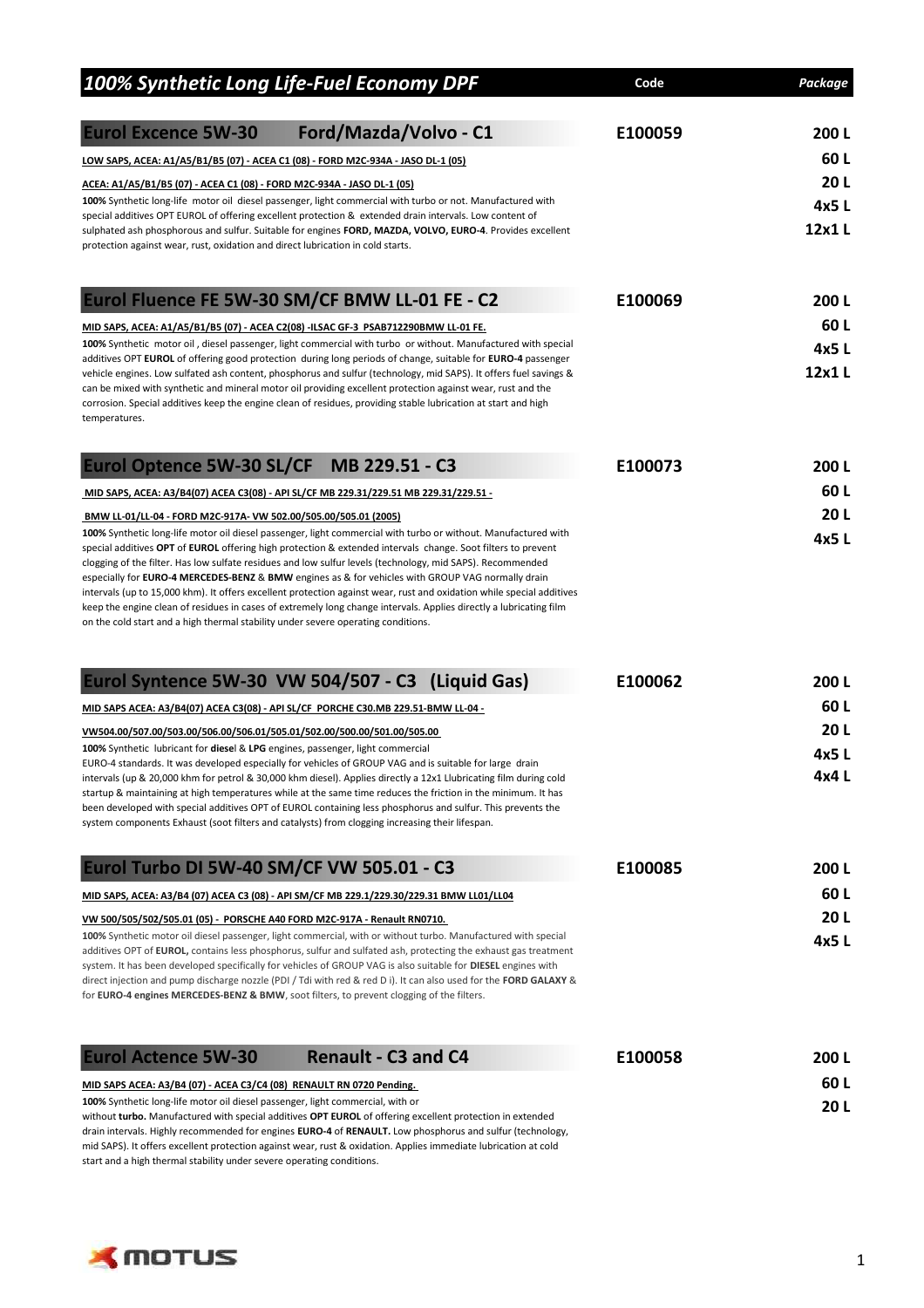| Eurol Fluence 5W-30 DXS SN/CF DEXOS2 - C3                                                                                                                                                                                                                                                                                                                                                                                                                                                                                                                                      | E100076 | 200 L       |  |
|--------------------------------------------------------------------------------------------------------------------------------------------------------------------------------------------------------------------------------------------------------------------------------------------------------------------------------------------------------------------------------------------------------------------------------------------------------------------------------------------------------------------------------------------------------------------------------|---------|-------------|--|
| MID SAPS API: SN/CF-ACEA A3/B4 (07), C3 (08)-GM Dexos 2-VW 502.00 / 505.00 / 505.01 (2005)                                                                                                                                                                                                                                                                                                                                                                                                                                                                                     |         |             |  |
| MB: 229.31 / 229.51-BMW LL-01 / LL-04-Ford M2C-917A-GM-LL-A-025 / B-25                                                                                                                                                                                                                                                                                                                                                                                                                                                                                                         |         | <b>20 L</b> |  |
| 100% Synthetic long-life motor oil diesel passenger, light commercial, with or without turbo. Manufactured with<br>special additives OPT EUROL of offering excellent protection to comprehensive change intervals. Recommended<br>for engines EURO-4 of OPEL, MERCEDES BENZ & BMW. Low sulfated ash content, phosphorus and sulfur<br>(technology, mid SAPS). It is also suitable For the GROUP VAG with normal drain intervals (up to 15,000 khm). It<br>offers excellent protection against wear, rust & oxidation, while special additives keep the engine clean of debris. |         | 4x5 L       |  |

| 100% Synthetic Lubricants - Long Life                                                                                                                                                                                                                                                                                                                                                                                                                                                                                                            | Code    | Package |
|--------------------------------------------------------------------------------------------------------------------------------------------------------------------------------------------------------------------------------------------------------------------------------------------------------------------------------------------------------------------------------------------------------------------------------------------------------------------------------------------------------------------------------------------------|---------|---------|
| <b>Eurol Synergy 0W30 SL/CF</b>                                                                                                                                                                                                                                                                                                                                                                                                                                                                                                                  | E100067 | 200 L   |
| Fuel Economy - Longlife - Gasoline/diesel ACEA A3/B4 (07) - API SL/CF                                                                                                                                                                                                                                                                                                                                                                                                                                                                            |         | 60 L    |
| ACEA A3/B4 (07) - API SL/CF - VW 502.00/505.00/503.01-PORSCHE A40                                                                                                                                                                                                                                                                                                                                                                                                                                                                                |         | 20L     |
| 100% Synthetic fuel economy long-life motor oil offers high economy<br>fuel. Suitable for passenger cars & light commercial vehicles and for vehicles equipped with Turbo or DIESEL<br>direct injection. Applies directly lubricating film on cold start, which maintains and at high temperatures while<br>protecting from oxidation and wear. Engine & lubricant remain clean, & even after extended drain intervals oils<br>(up to 30,000 khm). Although it can be mixed with synthetic or mineral oils blending will not benefit the already |         | 4x5L    |
| <b>Eurol Super Lite 5W30 SM/CF</b>                                                                                                                                                                                                                                                                                                                                                                                                                                                                                                               | E100091 | 200L    |
| Fuel Economy - Longlife - Gasoline/diesel                                                                                                                                                                                                                                                                                                                                                                                                                                                                                                        |         | 60 L    |
| ACEA: A3/B4 (04)-API SM/CF-MB 229.1/229.3 - VW 502.00/505.00 -GM-LL-B-025-BMW LL-98.                                                                                                                                                                                                                                                                                                                                                                                                                                                             |         | 20L     |
| 100% Synthetic motor oil, diesel passenger, light commercial<br>with or without turbo. Applies directly lubricating film on cold start and has high thermal stability under severe<br>operating conditions. Protects against wear, rust and corrosion, while special additional retained by the parties                                                                                                                                                                                                                                          |         | 4x5 L   |
| <b>Eurol Super Lite 5W40 SN/CF</b>                                                                                                                                                                                                                                                                                                                                                                                                                                                                                                               | E100092 | 200L    |
| Fuel Economy - Longlife ACEA: A3/B4 (08) - API SN/CF - MB 229.1/229.3 - VW 502.00/505.00                                                                                                                                                                                                                                                                                                                                                                                                                                                         |         | 60 L    |
| GM-LL-B-025 - BMW LL-01 - PORSCHE A40 - Renault RN 0700 / RN 0710 - PSA B71 2296                                                                                                                                                                                                                                                                                                                                                                                                                                                                 |         | 20L     |
| 100% Synthetic motor oil, diesel passenger, light commercial, with or without turbo. Applies directly lubricating<br>film on cold start and a high thermal stability under adverse operating conditions. Protects against wear, rust and<br>corrosion, while special additives keep parts free of residues. Provides high fuel savings and can be mixed with<br>synthetic and mineral oils.                                                                                                                                                      |         | 4x5 L   |
| <b>Eurol Super Lite 5W50 SM/CF</b>                                                                                                                                                                                                                                                                                                                                                                                                                                                                                                               | E100093 | 200 L   |
| Fuel Economy - Longlife ACEA:A3/B4 (08)-API SM/CF-MB 229.1/229.3-                                                                                                                                                                                                                                                                                                                                                                                                                                                                                |         | 60 L    |
| VW 502.00/505.00-GM-LL-B-025- BMW LL-01- RENAULT RN0700/RN0710.                                                                                                                                                                                                                                                                                                                                                                                                                                                                                  |         | 20L     |
| 100% Synthetic motor oil, diesel passenger, light commercial, with or without turbo. Applies directly lubricating<br>film on cold start and a high thermal stability under<br>several operating conditions. Protects against wear, rust and corrosion, while special additives keep parts free of                                                                                                                                                                                                                                                |         | 4x4L    |
| residues. Provides high fuel savings and can be mixed with synthetic and mineral oils.                                                                                                                                                                                                                                                                                                                                                                                                                                                           |         |         |
| Eurol Maxence RC 10W60 SL/CF (Liquid Gas)                                                                                                                                                                                                                                                                                                                                                                                                                                                                                                        | E100061 | 200L    |
| <b>Fuel Economy - Longlife</b>                                                                                                                                                                                                                                                                                                                                                                                                                                                                                                                   |         | 60 L    |
| ACEA:A3/B4 (08) -API SL/CF -MB 229.1 -VW 500.00/505.00-BMW Special Oil -Porsche GL.                                                                                                                                                                                                                                                                                                                                                                                                                                                              |         | 20L     |
| 100% Synthetic motor oil last generation of diesel engines, gasoline engines and LPG passenger and light<br>commercial vehicles. The special additive package makes it suitable for use in racing conditions providing direct<br>and stable lubricating film, protecting all moving parts from wear, and even under the most severe operating<br>conditions. Due to the special additives offering excellent thermal stability, corrosion protection, and reduces                                                                                |         | 4x5 L   |

waste to a minimum.

| <b>Semi-Synthetic Lubricants</b>                                                                                                                                                                                             | Code    | Package |
|------------------------------------------------------------------------------------------------------------------------------------------------------------------------------------------------------------------------------|---------|---------|
| <b>Eurol Turbosyn 10W40 SL/CF</b>                                                                                                                                                                                            | F100094 | 210L    |
| ACEA: A3/B4(08)- API SL/CF-BMW special oil; Porsche GL, MB 229.1; VW 500.00/505.00.                                                                                                                                          |         | 60 L    |
| Semi-synthetic lubricant last generation with universal application in gasoline & diesel<br>passenger and light commercial vehicles. Applies directly a lubricating film in both cold                                        |         | 20 L    |
| & boot as at high temperatures. A special additive package allows the engine to operate under all conditions                                                                                                                 |         | 4x5 L   |
| providing fuel and lower emissions savings. It has low voltage shear & excellent wear resistance, corrosion<br>preventing occurrence of foam. The detergent capacity the maximum dispersion of maintaining the engine clean. |         | 4x4 L   |
| Due to the high thermal stability maintain the level of quality & not thickens.                                                                                                                                              |         | 12x1L   |

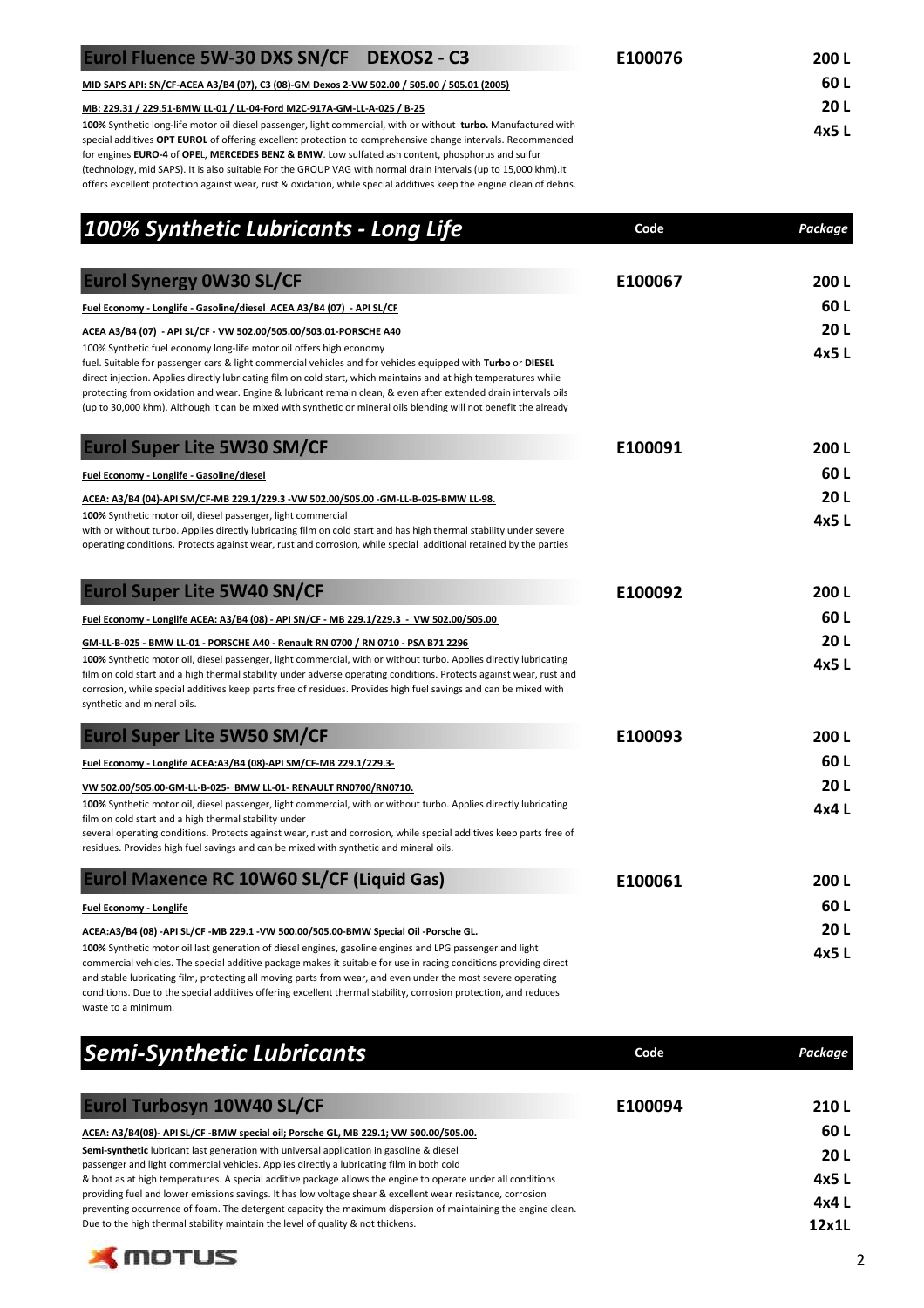| Eurol Turbosyn 15W50 SL/CF                                                                                                                                                                                                                                                                                                                                                                                                                                                                                                                                                 | E100039 | 200L    |
|----------------------------------------------------------------------------------------------------------------------------------------------------------------------------------------------------------------------------------------------------------------------------------------------------------------------------------------------------------------------------------------------------------------------------------------------------------------------------------------------------------------------------------------------------------------------------|---------|---------|
| ACEA: A3/B4(08)- API SL/CF -BMW special oil; Porsche GL, MB 229.1; VW 500.00/505.00.                                                                                                                                                                                                                                                                                                                                                                                                                                                                                       |         | 60 L    |
| Semi-synthetic lubricant last generation with universal application in gasoline & diesel passenger and light                                                                                                                                                                                                                                                                                                                                                                                                                                                               |         | 20L     |
| commercial vehicles. Applies directly a lubricating film in both cold & boot as at high temperatures. A special<br>additive package allows the engine to operate under all conditions providing fuel and lower emissions savings. It                                                                                                                                                                                                                                                                                                                                       |         | 4x4 L   |
| has low voltage shear stress & excellent wear resistance, corrosion preventing occurrence of foam. The                                                                                                                                                                                                                                                                                                                                                                                                                                                                     |         | 12x1L   |
| detergent capacity. And the maximum dispersion keeps the engine clean. Due to the high thermal stability;<br>maintain the level of quality & not thickens.                                                                                                                                                                                                                                                                                                                                                                                                                 |         |         |
| <b>Eurol Turbocat 10W-40 SL/CF</b>                                                                                                                                                                                                                                                                                                                                                                                                                                                                                                                                         | E100114 | 210L    |
| ACEA: A3/B3 (04) - API SL/CF - VW 500.00/501.01/505.00 MB 229.1                                                                                                                                                                                                                                                                                                                                                                                                                                                                                                            |         | 60 L    |
| Semi-synthetic lubricant last generation of gasoline and diesel engines. Due to the high viscosity index, assures                                                                                                                                                                                                                                                                                                                                                                                                                                                          |         | 20L     |
| an excellent startup as stable lubricating & membrane at high temperatures. It helps to reduce fuel consumption<br>and emissions levels. The low shear under severe operating conditions are guaranteed to provide optimum                                                                                                                                                                                                                                                                                                                                                 |         | 4x5 L   |
| protection against wear, erosion, foam appearance as & high resistance against oxidation. It ensures a clean and<br>reliable engine.                                                                                                                                                                                                                                                                                                                                                                                                                                       |         | 4x4 L   |
|                                                                                                                                                                                                                                                                                                                                                                                                                                                                                                                                                                            |         | 12x1L   |
| Eurol Synto-V 5W-30 SL/CF                                                                                                                                                                                                                                                                                                                                                                                                                                                                                                                                                  | E100051 | 200L    |
| ACEA: A3/B3 (07) - API SL/CF - VW 500.00/505.00 MB229.1                                                                                                                                                                                                                                                                                                                                                                                                                                                                                                                    |         | 60 L    |
| Semi-synthetic lubricant last generation of gasoline and diesel engines in passenger (with or without turbo) &                                                                                                                                                                                                                                                                                                                                                                                                                                                             |         | 20L     |
| light commercial vehicles. Provides an immediate and extremely stable lubricating film the cold start offering<br>high thermal stability under severe operating conditions. There only provides extremely good protection against                                                                                                                                                                                                                                                                                                                                          |         | 4x5L    |
| wear but protects against rust & corrosion, and especially additional all parties keep free of residues. It also<br>provides high fuel savings.                                                                                                                                                                                                                                                                                                                                                                                                                            |         | 4x4L    |
| <b>Heavy Duty Synthetic Lubricant</b>                                                                                                                                                                                                                                                                                                                                                                                                                                                                                                                                      | Code    | Package |
| Eurol Syntruck 10W40 CF UHPD ACTROS                                                                                                                                                                                                                                                                                                                                                                                                                                                                                                                                        | E100115 | 200L    |
| <u>ACEA E4/E7(07) E4(08)-API: CF/CI-4/CH-4/CG-4/CF-4- MB 228.5-Volvo VDS-2/VDS-3-MAN 3277-</u>                                                                                                                                                                                                                                                                                                                                                                                                                                                                             |         | 60 L    |
| Renault RXD/RLD-2-DAF HP-2-Scania Long Drain MTU/DCC Type 3.                                                                                                                                                                                                                                                                                                                                                                                                                                                                                                               |         | 20L     |
| 100% Synthetic engine oil last generation, commercial & industrial vehicles.                                                                                                                                                                                                                                                                                                                                                                                                                                                                                               |         | 4x5L    |
| Provides fuel economy, protection against grinding the caliber of the rolls and has stability<br>at high temperature. Keeps oil & engine clean with an unprecedented way. It is long-drain lubricant, if permitted<br>by the manufacturer and according to operating conditions and filtering methods in order to reduce maintenance<br>costs.                                                                                                                                                                                                                             |         |         |
| Eurol Fusion 10W40 Synthetic SL/CI-4<br>(Fluid Gas)                                                                                                                                                                                                                                                                                                                                                                                                                                                                                                                        | E100113 | 200L    |
| <u> ACEA: A3/B4/E7 (08) - E3/E5 (02) - E7 (04) - API SL/CI-4/ CI-4/CH-4/CG-4/CF-4/CF - VOLVO VDS-2/VDS-3 -</u>                                                                                                                                                                                                                                                                                                                                                                                                                                                             |         | 60L     |
| MAN 271/3275-MTU/DDC TYPE 2 - MB 228.3/228.1/229.1 - RENAULT RD/RLD/RLD-2 -VW500.00/505.00                                                                                                                                                                                                                                                                                                                                                                                                                                                                                 |         | 20L     |
| GLOBAL DHD-1 /DLD-1/DLD-3 -IVECO LD - ALLISON C4 - CUMMINS 20071/2/6/7/8 - CAT ECF-1/ECF-2 -                                                                                                                                                                                                                                                                                                                                                                                                                                                                               |         | 4x5L    |
| DEUTZ DQC-III-05 - JASO DH-1 - MACK EO/M+ /T10 ZF TE-ML 02C/03A/04B/04C/07C-Skoda-Liaz 258-3<br>Semi-synthetic, compact engine oil last generation suitable for heavy-duty commercial vehicles, gasoline engines,<br>diesel & LPG, with or without turbo. Ideal for mixed fleets, adequately meets the strict standards of combustion<br>deposits on the piston crown, the notch spring & onto the remainder of the piston. Due to its high stability in<br>temperature and aging as well and the strong detergent additives, ensures retention of lubricant and engine in |         |         |

excellent condition limiting wear under the most severe operating conditions. It provides not only a cold start without complications but offers fuel efficiency and reduce shearing of the same lubricant.

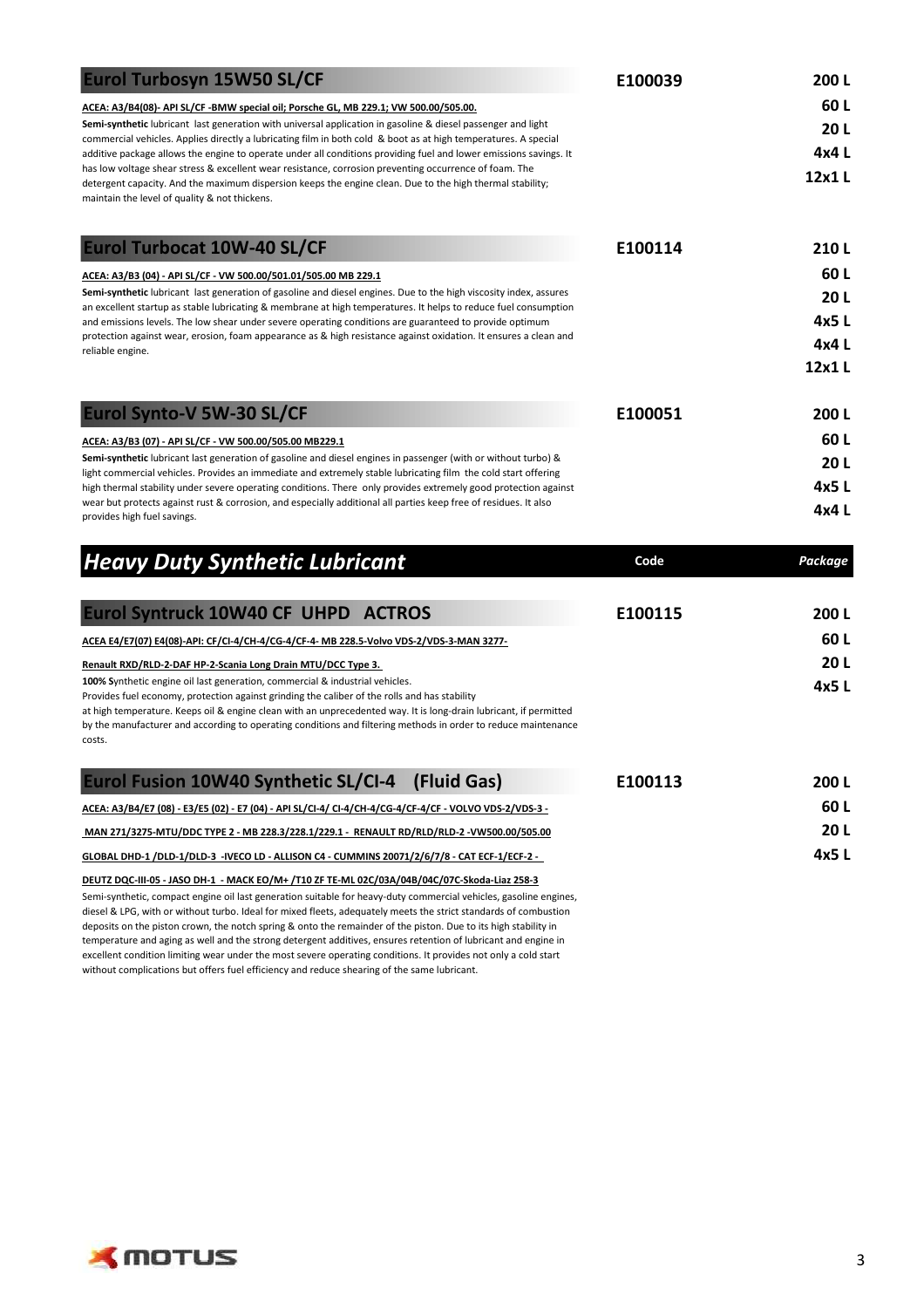| <b>Heavy Duty Lubricants</b>                                                                                                                                                                                                                                                                                                                                                                                                                                                                                                                                                                                                                                                                                                                                                         | Code    | Package |
|--------------------------------------------------------------------------------------------------------------------------------------------------------------------------------------------------------------------------------------------------------------------------------------------------------------------------------------------------------------------------------------------------------------------------------------------------------------------------------------------------------------------------------------------------------------------------------------------------------------------------------------------------------------------------------------------------------------------------------------------------------------------------------------|---------|---------|
| Eurol SHPD 15W40 SL/CI-4 (Liquid Gas)                                                                                                                                                                                                                                                                                                                                                                                                                                                                                                                                                                                                                                                                                                                                                | E100110 | 1000L   |
|                                                                                                                                                                                                                                                                                                                                                                                                                                                                                                                                                                                                                                                                                                                                                                                      |         | 200 L   |
| API SL/CI-4/CH-4/CG-4/CF-4/CF,ACEA A3/B4; E7 (08),Global DHD-1, DLD-1, DLD-3,MB 228.3, 228.1, 229.1                                                                                                                                                                                                                                                                                                                                                                                                                                                                                                                                                                                                                                                                                  |         | 60 L    |
| Volvo VDS-2, VDS-3, MAN 3275 (Approved 15W-40), 271, Iveco Long Drain, ZF TE-ML 07C, Allison C-4                                                                                                                                                                                                                                                                                                                                                                                                                                                                                                                                                                                                                                                                                     |         | 20L     |
| DAF ACEA E5/E3 (02) standard interval, Deutz / MWM, MTU Type 2, DDC Oil Category 2, Scania E7/E5                                                                                                                                                                                                                                                                                                                                                                                                                                                                                                                                                                                                                                                                                     |         | 4x5L    |
| Cummins 20071/2/6/7, Renault RLD/RLD-2, Mack EO/M PLUS, T10, Caterpillar ECF-1-a/ECF-2, JDQ-78A<br>Reinforced last generation oil developed according to the latest regulations lubricant consumption and exhaust<br>emission. Meets all current standards for European, American and Japanese diesel & gasoline engines but can<br>also be applied and LPG engines with or without turbo, meets sufficiently recent strict norms concerning deposits<br>on the piston crown, the groove of the upper spring & the rest piston. Due to its high stability in temperature and<br>aging, and the presence of strong detergent additives, ensures that they remain lubricant but and engine in good<br>condition, minimizing wear, and even under the most severe operating conditions. |         |         |
| Eurol SHPD 20W50 SL/CI-4 (Liquid Gas)                                                                                                                                                                                                                                                                                                                                                                                                                                                                                                                                                                                                                                                                                                                                                | E100047 | 1000L   |
| API SL/CI-4/CH-4/CG-4/CF-4/CF, ACEA A3/B4; E7 (08), Global DHD-1, DLD-1, DLD-3, MB 228.3, 228.1, 229.1                                                                                                                                                                                                                                                                                                                                                                                                                                                                                                                                                                                                                                                                               |         | 200L    |
| Volvo VDS-2, VDS-3, MAN 3275 (Approved 15W-40), 271, Iveco Long Drain, ZF TE-ML 07C, Allison C-4                                                                                                                                                                                                                                                                                                                                                                                                                                                                                                                                                                                                                                                                                     |         | 60 L    |
| DAF ACEA E5/E3 (02) standard interval, Deutz / MWM, MTU Type 2, DDC Oil Category 2, Scania E7/E5                                                                                                                                                                                                                                                                                                                                                                                                                                                                                                                                                                                                                                                                                     |         | 20L     |
| Cummins 20071/2/6/7, Renault RLD/RLD-2, Mack EO/M PLUS, T10, Caterpillar ECF-1-a/ECF-2, JDQ-78A<br>Reinforced last generation oil developed according to the latest regulations lubricant consumption and exhaust<br>emission. Meets all current standards for European, American and Japanese diesel & gasoline engines but can<br>also be applied and LPG engines with or without turbo. meets sufficiently recent strict norms concerning deposits<br>on the piston crown, the groove of the upper spring & the rest piston. Due to its high stability in temperature and<br>aging, and the presence of strong detergent additives, ensures that they remain lubricant but and engine in good<br>condition, minimizing wear, and even under the most severe operating conditions. |         | 4x5 L   |
| Eurol SHPD 15W40 MF SL/CI-4 (Liquid Gas)                                                                                                                                                                                                                                                                                                                                                                                                                                                                                                                                                                                                                                                                                                                                             | E100027 | 1000 L  |
| ACEA B3/A3/E7,API SL/CI-4,MB 228.3/229.1,MAN 3275, Volvo VDS-3,MTU Cat 2                                                                                                                                                                                                                                                                                                                                                                                                                                                                                                                                                                                                                                                                                                             |         | 20L     |
| MACK EO-M Plus, Renault RLD-2, Cummins 20071/2/8, Caterpillar ECF-1<br>Reinforced mineral engine, developed in accordance with the latest lubricant consumption regulations and<br>emission regulations. Meets all current requirements for European, American and Japanese oil petrol engines. It<br>is suitable for heavy-duty diesel engines can also be used in petrol, LPG and diesel engines with or without turbo<br>and catalytic converter. Due to its stability in high temperatures and the presence of strong additional ensures<br>annd anaine condition                                                                                                                                                                                                                |         |         |
| Eurol SHPD 20W50 MF SL/CI-4 (Liquid Gas)                                                                                                                                                                                                                                                                                                                                                                                                                                                                                                                                                                                                                                                                                                                                             | E100048 | 1000L   |
| ACEA B3/A3/E7, API SL/CI-4, MB 228.3/229.1, MAN 3275, Volvo VDS-3, MTU Cat 2                                                                                                                                                                                                                                                                                                                                                                                                                                                                                                                                                                                                                                                                                                         |         | 20L     |
| MACK EO-M Plus, Renault RLD-2, Cummins 20071/2/8, Caterpillar ECF-1<br><b>Reinforced</b> mineral engine, developed in accordance with the latest lubricant consumption regulations and<br>emission regulations. Meets all current requirements for European, American and Japanese oil petrol engines. It<br>is suitable for heavy-duty diesel engines can also be used in petrol, LPG and diesel engines with or without turbo<br>and catalytic converter. Due to its stability in high temperatures and the presence of strong additional ensures<br>annd anging condition                                                                                                                                                                                                         |         |         |
| Eurol Multi-Use 15W40 SL/CI-4 (Liquid Gas)                                                                                                                                                                                                                                                                                                                                                                                                                                                                                                                                                                                                                                                                                                                                           | E100105 | 200 L   |
| ACEA: A3/B4/E3-API: SL/CI-4/CH-4/CG-4/CF-4/CF-Volkswagen501.01/505.00-MB: 228.1,229.1-Volvo: VDS                                                                                                                                                                                                                                                                                                                                                                                                                                                                                                                                                                                                                                                                                     |         | 60L     |
| MAN:271-Mack: EO/M-Allison:C-4-MTU/DDCType 1-Renault RD-ZF TE-ML02C/03A/04B/04C/07C-Cat ECF-1                                                                                                                                                                                                                                                                                                                                                                                                                                                                                                                                                                                                                                                                                        |         | 20L     |
| Reinforced last generation oil developed according to the latest regulations lubricant consumption and exhaust<br>emission. Meets all current standards for European, American and Japanese diesel & gasoline engines but can                                                                                                                                                                                                                                                                                                                                                                                                                                                                                                                                                        |         | 4x5L    |
| also be applied and LPG engines with or without turbo. Sufficiently fulfills the latest strict norms concerning<br>deposits on the piston crown, the groove the upper spring and the remainder of the piston. Due to the high<br>stability in temperature and aging, and the presence of strong detergent additives, ensures retention of the                                                                                                                                                                                                                                                                                                                                                                                                                                        |         | 12x1L   |



conditions. Auto-left for mixed floots.<br>.

lubricant but and engine in good condition, minimizing the wear, and even under the most severe operating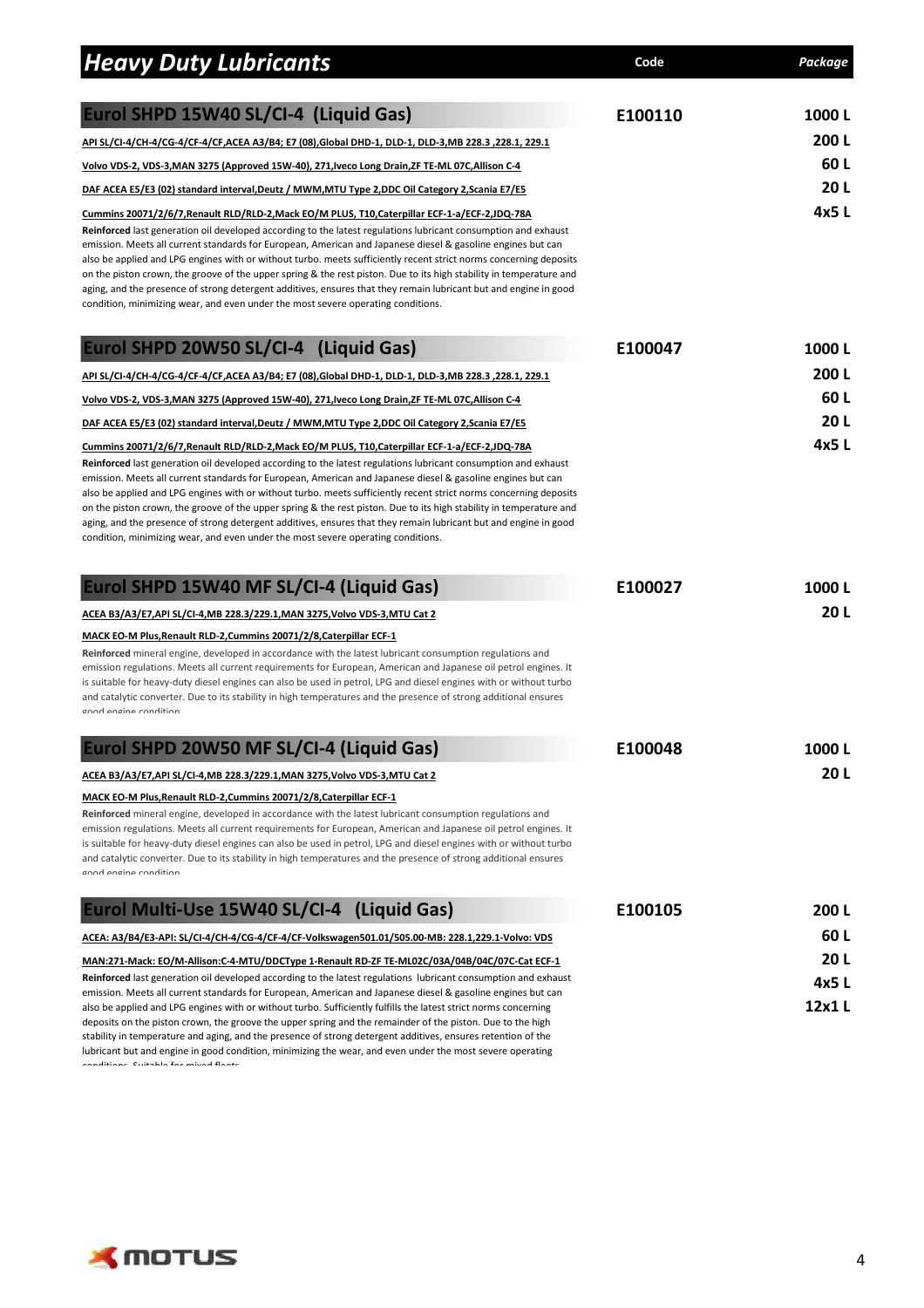| Eurol Multi-Use 20W50 SL/CI-4 (Liquid Gas)                                                                                                                                                                                                                                                                                                                                                                                                                                                                                       | E100108 | 200L           |
|----------------------------------------------------------------------------------------------------------------------------------------------------------------------------------------------------------------------------------------------------------------------------------------------------------------------------------------------------------------------------------------------------------------------------------------------------------------------------------------------------------------------------------|---------|----------------|
| ACEA: A3/B3/B4/E3-2002-API: SL/CI-4/CH-4/CG-4/CF-4/CF- Renault RD; Volvo VDS; VW 501.00/505.00                                                                                                                                                                                                                                                                                                                                                                                                                                   |         | 60 L           |
| MB 228.1/229.1; MAN 271; MACK EO/M, MTU/DCC Type 1-Volvo: VDS-Allison: C-4-Cat ECF-1                                                                                                                                                                                                                                                                                                                                                                                                                                             |         | 20L            |
| ZF TE-ML 02C/03A/04B/04C/07C                                                                                                                                                                                                                                                                                                                                                                                                                                                                                                     |         | 4x5L           |
| Reinforced last generation oil developed according to the latest regulations<br>lubricant consumption and exhaust emission. Meets all current standards for European,<br>American and Japanese diesel & gasoline engines but can also be applied and LPG engines with or without turbo.<br>Sufficiently fulfills the latest strict norms concerning deposits on the piston crown, the groove the upper spring<br>and the remainder of the piston. Due to the high stability in temperature and aging, and the presence of strong |         | 12x1L          |
| <b>High Quality Lubricants</b>                                                                                                                                                                                                                                                                                                                                                                                                                                                                                                   | Code    | <b>Package</b> |
|                                                                                                                                                                                                                                                                                                                                                                                                                                                                                                                                  |         |                |
| Eurol Bediga 15W40 SG/CD/CF-4 (Liquid Gas)                                                                                                                                                                                                                                                                                                                                                                                                                                                                                       | E100125 | 1000L          |
| API SG/CD/CF-4 - MB 228.1 MIL-L-2104D/MIL-L-46152EC - VW 501.00/505.00 - GM 6085-M                                                                                                                                                                                                                                                                                                                                                                                                                                               |         | 200L           |
| Ford M2C-153C - CCMC G4/D4/PD-2                                                                                                                                                                                                                                                                                                                                                                                                                                                                                                  |         | 60 L           |
| Mineral latest generation engine that provides optimum lubrication for the biggest passenger and light<br>commercial vehicles with petrol engines, LPG & DIESEL, & suitable for multi-valve turbo engines. It offers                                                                                                                                                                                                                                                                                                             |         | 25L            |
| excellent protection against wear while special additives lead to rust particles, soot dispersion and prevent                                                                                                                                                                                                                                                                                                                                                                                                                    |         | 20L            |
| thickening of lubricant from oxidation at high temperatures. Due to the use of steady shear index improvers<br>viscosity, the viscosity will remain stable, so that during long drain intervals continue provide a strong lubricating                                                                                                                                                                                                                                                                                            |         | 4x5L           |
| film between the moving parts of the machine.                                                                                                                                                                                                                                                                                                                                                                                                                                                                                    |         | 4x4L           |
| Eurol Bediga 20W50 SG/CD/CF-4 (Liquid Gas)                                                                                                                                                                                                                                                                                                                                                                                                                                                                                       | E100045 | 1000L          |
| API SG/CD/CF-4 - MB 228.1 MIL-L-2104D/MIL-L-46152EC - VW 501.00/505.00 - GM 6085-M                                                                                                                                                                                                                                                                                                                                                                                                                                               |         | 200L           |
| Ford M2C-153C - CCMC G4/D4/PD-2                                                                                                                                                                                                                                                                                                                                                                                                                                                                                                  |         | 60 L           |
| Mineral latest generation engine that provides optimum lubrication for the biggest passenger and light                                                                                                                                                                                                                                                                                                                                                                                                                           |         | 25 L           |
| commercial vehicles with petrol engines, LPG & DIESEL, & suitable for multi-valve turbo engines. It offers<br>excellent protection against wear while special additives lead to rust particles, soot dispersion and prevent                                                                                                                                                                                                                                                                                                      |         | 20L            |
| thickening lubricant from oxidation at high temperatures. Due to the use of steady shear index improvers<br>viscosity, the viscosity will remain stable, so that during long drain intervals continue provide a strong lubricating                                                                                                                                                                                                                                                                                               |         | 4x5L           |
| film between the moving parts of the machine.                                                                                                                                                                                                                                                                                                                                                                                                                                                                                    |         | 4X4 L          |
|                                                                                                                                                                                                                                                                                                                                                                                                                                                                                                                                  |         | <b>12X1L</b>   |
| Eurol Special 10W-40 SF/CC-CD (Liquid Gas)                                                                                                                                                                                                                                                                                                                                                                                                                                                                                       | E100010 | 200L           |
| API SF/CC-CD - MIL-L-46152C /MIL-L-2104B -MB 226.1 - CCMC G2/D1 - FORD: M2C-153C GM: P 6085-M                                                                                                                                                                                                                                                                                                                                                                                                                                    |         | 60L            |
| Mineral latest generation petrol engines, engines LPG & Light type diesel engines without turbo. Formed with                                                                                                                                                                                                                                                                                                                                                                                                                     |         | 20L            |
| enhancers steady shear viscosity for preventing drop after some time and guarantees a strong and stable<br>lubricating film, & even at high temperatures. Contains additional decontamination and dispersion, keeping oil &                                                                                                                                                                                                                                                                                                      |         | 4x5L           |
| engine clean. Reduces the occurrence of corrosion and sludge to a minimum while the specific antiwear<br>additives, in combination with high quality. Base oil, offers long life and low oil consumption.                                                                                                                                                                                                                                                                                                                        |         | 12x1L          |
| Eurol Special 15W40 SF/CC/CD (Liquid Gas)                                                                                                                                                                                                                                                                                                                                                                                                                                                                                        | E100020 | 200L           |
| API SF/CC-CD - MIL-L-46152C /MIL-L-2104B - MB 226.1 - CCMC G2/D1 -FORD: M2C-153C GM: P 6085-M                                                                                                                                                                                                                                                                                                                                                                                                                                    |         | 60L            |
| Mineral latest generation petrol engines, engines LPG & Light type diesel engines without turbo. Formed with                                                                                                                                                                                                                                                                                                                                                                                                                     |         | 20L            |
| enhancers steady shear viscosity for preventing drop after some time and guarantees a strong and stable<br>lubricating film & even at high temperatures. Contains additional decontamination and dispersion, keeping oil &                                                                                                                                                                                                                                                                                                       |         | 4x5L           |
| engine clean. Reduces the occurrence of corrosion and sludge to a minimum while the specific antiwear                                                                                                                                                                                                                                                                                                                                                                                                                            |         | 4x4L           |
| additives, in combination with high quality. Base oil, offers long life and low oil consumption.                                                                                                                                                                                                                                                                                                                                                                                                                                 |         | 12x1L          |
| Eurol Special 20W50 SF/CC/CD (Liquid Gas)                                                                                                                                                                                                                                                                                                                                                                                                                                                                                        | E100040 | 200L           |
| <u>API SF/CC-CD - MIL-L-46152C /MIL-L-2104B - MB 226.1 - CCMC G2/D1 -FORD: M2C-153C GM: P 6085-M</u>                                                                                                                                                                                                                                                                                                                                                                                                                             |         | 60L            |
| Last generation oil for gasoline, LPG & light engines type diesel engines without turbo. Formed with enhancers                                                                                                                                                                                                                                                                                                                                                                                                                   |         | 25L            |
| steady shear viscosity for preventing drop after some time and guarantees a strong and stable lubricating film &<br>even at high temperatures. Contains additional decontamination and dispersion, keeping oil & engine                                                                                                                                                                                                                                                                                                          |         | 20L            |
| clean.Reduce the occurrence of corrosion and sludge to a minimum while the specific antiwear additives, in<br>combination with high quality base oil, offers long life and low oil consumption.                                                                                                                                                                                                                                                                                                                                  |         | 4x5L           |
|                                                                                                                                                                                                                                                                                                                                                                                                                                                                                                                                  |         | 4X4 L          |
|                                                                                                                                                                                                                                                                                                                                                                                                                                                                                                                                  |         | 12x1L          |

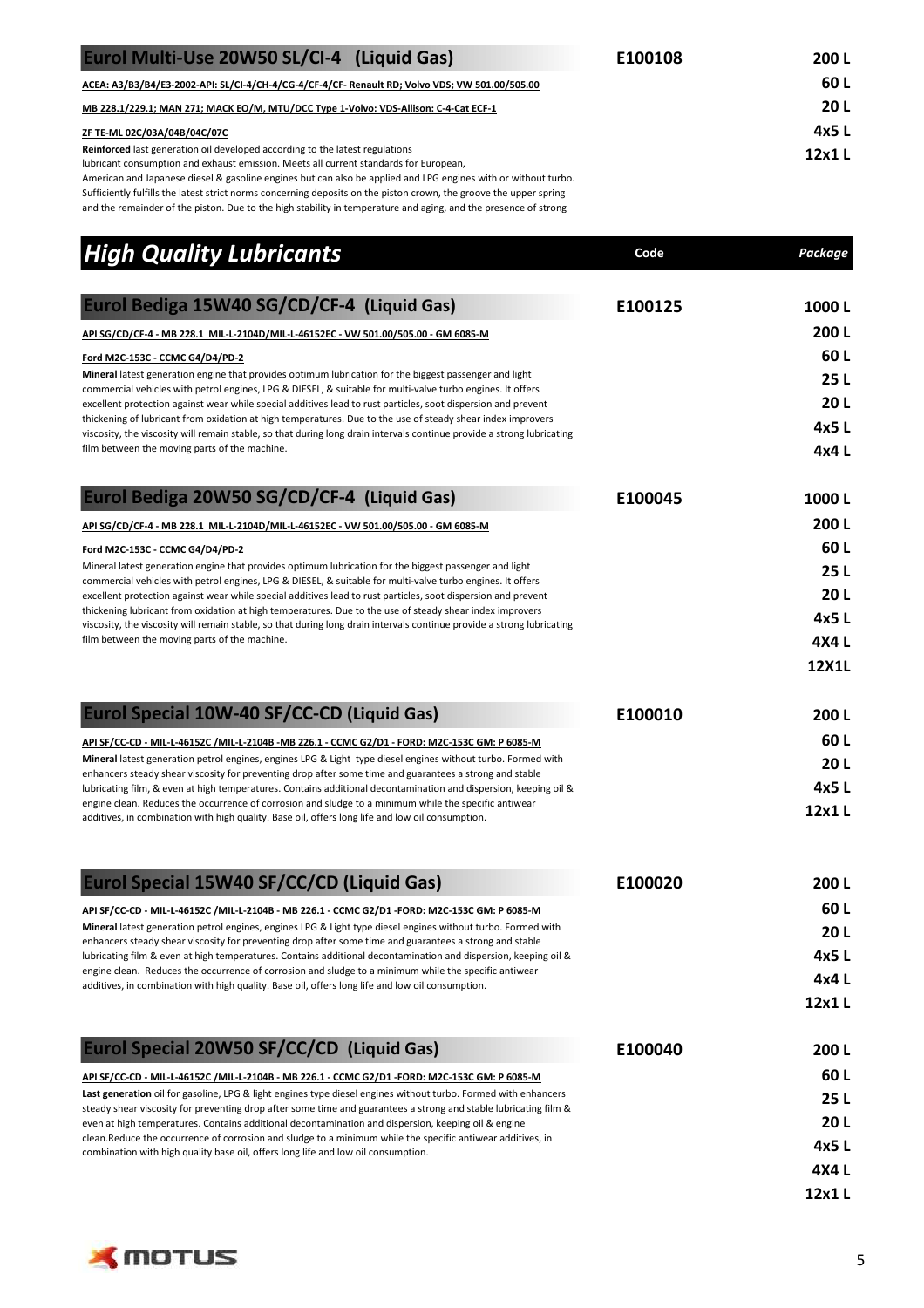| <b>Monograde Lubricants</b>                                                                                                                                                                                                                                                                                                                                                                                                                                                                                                                                                                                                                                                                                                 | Code    | Package        |
|-----------------------------------------------------------------------------------------------------------------------------------------------------------------------------------------------------------------------------------------------------------------------------------------------------------------------------------------------------------------------------------------------------------------------------------------------------------------------------------------------------------------------------------------------------------------------------------------------------------------------------------------------------------------------------------------------------------------------------|---------|----------------|
| <b>Eurol Monograde 30 SF/CC-CD</b>                                                                                                                                                                                                                                                                                                                                                                                                                                                                                                                                                                                                                                                                                          | E101220 | 200 L          |
| API SF/CC-CD - MIL-L-2104B/46152C MB 226.1 - FORD: ESE-M2C-153C GM: P 6085-M CCMC G2/D1                                                                                                                                                                                                                                                                                                                                                                                                                                                                                                                                                                                                                                     |         | 60 L           |
| Monotype lubricant quality. It has been developed specifically for light & heavy duty type gasoline engine - oil                                                                                                                                                                                                                                                                                                                                                                                                                                                                                                                                                                                                            |         | 20L            |
| with or without turbo, suitable and for stationary engines. Has strong detergent capability and optimum<br>dispersion, preventing combustion deposits in pistons, valves and the combustion chambers. Provides optimum                                                                                                                                                                                                                                                                                                                                                                                                                                                                                                      |         | 4x5 L          |
| protection against wear, corrosion, sludge concentration & foam. Even at high temperatures and the product<br>remains stable and prevent compaction.                                                                                                                                                                                                                                                                                                                                                                                                                                                                                                                                                                        |         | 12x1L          |
| <b>Eurol Monograde 40 SF/CC</b>                                                                                                                                                                                                                                                                                                                                                                                                                                                                                                                                                                                                                                                                                             | E101230 | 200L           |
| API SF/CC - MIL-L-2104B/46152C - MB 226.1 - FORD: ESE-M2C-153C                                                                                                                                                                                                                                                                                                                                                                                                                                                                                                                                                                                                                                                              |         | 60 L           |
| Monotype lubricant quality. It has been developed specifically for light & heavy duty type gasoline engine - oil                                                                                                                                                                                                                                                                                                                                                                                                                                                                                                                                                                                                            |         | 20L            |
| with or without turbo, suitable and for stationary engines. Has strong detergent capability and optimum<br>dispersion, preventing combustion deposits in pistons, valves and the combustion chambers. Provides optimum                                                                                                                                                                                                                                                                                                                                                                                                                                                                                                      |         | 4x5 L          |
| protection against wear, corrosion, sludge concentration & foam. Even at high temperatures and the product<br>remains stable and prevent compaction.                                                                                                                                                                                                                                                                                                                                                                                                                                                                                                                                                                        |         | 12x1L          |
| <b>Monotype Lubricant Enhanced Engine &amp;</b>                                                                                                                                                                                                                                                                                                                                                                                                                                                                                                                                                                                                                                                                             |         |                |
| TransmissionSG/CF4 ACEA E2                                                                                                                                                                                                                                                                                                                                                                                                                                                                                                                                                                                                                                                                                                  | Code    | <b>Package</b> |
| Eurol HDX SAE 30 SG-CF4/CF2                                                                                                                                                                                                                                                                                                                                                                                                                                                                                                                                                                                                                                                                                                 | E100271 | 200 L          |
| ACEA E2 (02) - API SG/CF/CF-4 and CF-2 - MB 227.0/228.0 - MAN 270 - MIL-L-2104E/46152B/C                                                                                                                                                                                                                                                                                                                                                                                                                                                                                                                                                                                                                                    |         | 60L            |
| ZF-02C - FORD: ESE-M2C-153C (SF/CD) CCMC: G4/D4/PD2 Allison C4, CAT TO-2                                                                                                                                                                                                                                                                                                                                                                                                                                                                                                                                                                                                                                                    |         | 20L            |
| It has been developed specifically for light & heavy-duty gasoline engines - oil on stationary engines, but for &<br>DIESEL engines with high sulfur fuel (up to 0.5%). It has powerful capabilities detergent & protection by<br>preventing carbon deposits on pistons, valves & in combustion chamber. It has powerful features anti-wear,<br>concentration & foam high oxidation stability for prevent thickening. Suitable for engines Detroit Diesel. It is also<br>suitable as a gear oil in cases where authorized by the manufacturer. Due to the presence of additional zinc-<br>containing this oil is not recommended for engines equipped with silver bearings or other parts.                                  |         | 4x5L           |
| Eurol HDX SAE 40 SG-CF4/CF2                                                                                                                                                                                                                                                                                                                                                                                                                                                                                                                                                                                                                                                                                                 | E100272 | 200 L          |
| ACEA E2 (02) - API SG/CF/CF-4 and CF-2 - MB 227.0/228.0 - MAN 270 - MIL-L-2104E/46152B/C                                                                                                                                                                                                                                                                                                                                                                                                                                                                                                                                                                                                                                    |         | 60 L           |
| ZF-02C - FORD: ESE-M2C-153C (SF/CD) CCMC: G4/D4/PD2 Allison C4, CAT TO-2                                                                                                                                                                                                                                                                                                                                                                                                                                                                                                                                                                                                                                                    |         | 20L            |
| It has been developed specifically for light & heavy-duty gasoline engines - oil on<br>stationary engines, but for & DIESEL engines with high sulfur fuel (up to 0.5%).<br>It has powerful capabilities detergent & protection by preventing carbon deposits on pistons, valves & in<br>combustion chamber. It has powerful features antiwear concentration foam and high oxidation stability for<br>prevent thickening. Suitable for engines Detroit Diesel. It is also suitable as a gear oil in cases where authorized<br>by the manufacturer. Due to the presence of additional zinc-containing this oil is not recommended for engines<br>وتعلموني والمستطيعات والمستوين والمتحدث والمتحدث والعقدوة المستحدث والمستحدث |         | 4x5 L          |
| <b>Lubricants for Tractor &amp; scoops</b>                                                                                                                                                                                                                                                                                                                                                                                                                                                                                                                                                                                                                                                                                  | Code    | Package        |
| Eurol Altrack Syn 10W40 CE-CF4/SF Ημι-συνθετικό                                                                                                                                                                                                                                                                                                                                                                                                                                                                                                                                                                                                                                                                             | E105082 | 200L           |
| API:CG-4/ CF-4/ CE /SF ACEA E3 MIL-L-2104D/2105, API: GL4/GL5 Low Speed/High Torque MB 227.1                                                                                                                                                                                                                                                                                                                                                                                                                                                                                                                                                                                                                                |         | 60L            |

**MIL-L-2104D John Deere JDM-J27, J20C FNHA-2-C-201 (M2C-134D) Ford M2C-159B/C Allison C-4 20 L Massey Ferguson M 1139/1144 Caterpillar TO-2 ZF-TE-ML 06A/B/C, 07B Ford New Holland 82009202 4x5 L Semi-synthetic** multigrade oil for tractors. Recommended for modern tractors, which require optimum

lubrication under the most severe operating conditions. It is specially designed for lubrication & cooling the engine, gearbox, differential & brake. The multifunctional character prevents mistakes in the choice of lubricant and reduces the need for storage. It has strong dispersion & High cleaning capacity. The high resistance against aging, corrosion and foaming, ensures reliable and long-term lubrication.

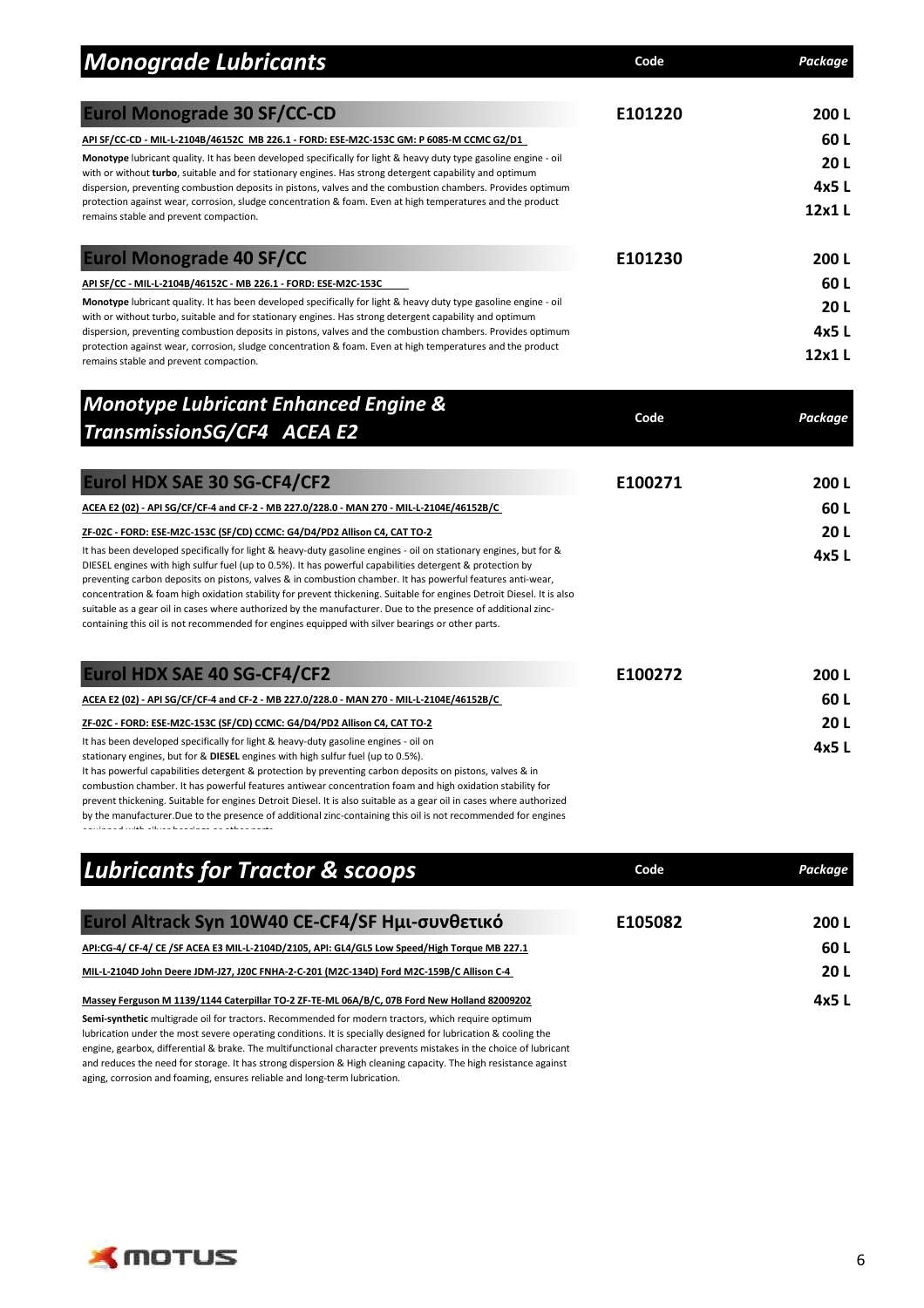| Eurol Altrack 15W40 CE-CF4/SF                                                                                                                                                                                                                                                                                                                                                                                                                                                                                                                                                                                | E105084 | 200 L |
|--------------------------------------------------------------------------------------------------------------------------------------------------------------------------------------------------------------------------------------------------------------------------------------------------------------------------------------------------------------------------------------------------------------------------------------------------------------------------------------------------------------------------------------------------------------------------------------------------------------|---------|-------|
| API CG-4/ CF-4 /CE/ SF ACEA E3 MIL-L-46152C/2104D CCMC G2/D4 FZG-fail stage: 12 MB 227.1                                                                                                                                                                                                                                                                                                                                                                                                                                                                                                                     |         | 60 L  |
| Ford M2C-159B2/C2,-86A en-134C FNHA-2-C-201 (M2C-134D) Allison C-4                                                                                                                                                                                                                                                                                                                                                                                                                                                                                                                                           |         | 20L   |
| Massey Ferguson M 1127/1135/1139/1144/1145 Ford New Holland 82009202 Caterpillar TO-2                                                                                                                                                                                                                                                                                                                                                                                                                                                                                                                        |         | 4x5L  |
| John Deere JDM-J27, J20A/C ZF-TE- ML 06A/B/C; 07B, API GL-4                                                                                                                                                                                                                                                                                                                                                                                                                                                                                                                                                  |         |       |
| Multigrade oil for tractors, specially designed for application in engine, transmission and hydraulic system. The<br>lubricant provides a perfect in cold starting, reduces friction and keeps the engine clean. Throughout the year can<br>be used on tractors equipped with "Wet" brakes. due multiple applications, prevents mistakes in lubricant<br>selection and reduces the need for storage. Allows the optimal interval for drainage economic use and<br>maintenance. It offers smooth movement in the hydraulic system, perfect protection against corrosion, oxidation<br>and wear, even & below. |         |       |
| Eurol Altrack 15W30 CE-CF4/SF                                                                                                                                                                                                                                                                                                                                                                                                                                                                                                                                                                                | E105080 | 200 L |
| API CG-4/ CF-4/CE/ SF ACEA E3 MIL-L-46152C/2104D CCMC G2/D4 FZG-fail stage: 12 MB 227.1                                                                                                                                                                                                                                                                                                                                                                                                                                                                                                                      |         | 60 L  |
| Ford M2C-159B2/C2,-86A en-134C FNHA-2-C-201 (M2C-134D) Allison C-4                                                                                                                                                                                                                                                                                                                                                                                                                                                                                                                                           |         | 20L   |
| Massey Ferguson M 1127/1135/1139/1144/1145 Ford New Holland 82009202 Caterpillar TO-2                                                                                                                                                                                                                                                                                                                                                                                                                                                                                                                        |         | 4x5 L |
| <u>John Deere JDM-J27, J20A/C ZF-TE- ML 06A/B/C; 07B, API GL-4</u>                                                                                                                                                                                                                                                                                                                                                                                                                                                                                                                                           |         |       |
| Multigrade oil for tractors, specially designed for application in engine, transmission and hydraulic system. The<br>lubricant provides a perfect in cold starting, reduces friction and keeps the engine clean. Throughout the year can<br>be used on tractors equipped with "Wet" brakes, duemultiple applications, prevents mistakes in lubricant<br>selection and reduces the need for storage. Allows the optimal interval for drainage economic use and<br>maintenance. It offers smooth movement in the hydraulic system nerfect protection against corrosion oxidation                               |         |       |
| <b>Eurol Hykrol CT Fluid</b>                                                                                                                                                                                                                                                                                                                                                                                                                                                                                                                                                                                 | E105825 | 200 L |
| API: GL4 Case MS 1207, 1210 I.H. Hytran B Plus Caterpillar TO-2 Allison C4 John Deere J20D/J14C/J21A                                                                                                                                                                                                                                                                                                                                                                                                                                                                                                         |         | 60 L  |
| Massey Ferguson M1127B/1129A/1141 1143/1145 Steyr 397.88.00001 H ISO-VG 32/46 HLP level                                                                                                                                                                                                                                                                                                                                                                                                                                                                                                                      |         | 20L   |
| New Holland NH-410B Ford M2C134D, M2C41B, M2C48C as an alternative for lower temperatures.                                                                                                                                                                                                                                                                                                                                                                                                                                                                                                                   |         |       |
| Lubricant specially designed for transmissions, hydraulic systems, cool lubricants brakes & clutch system, by<br>applying to the tractor. Due to the low pour point, this lubricant is particularly suitable for cold conditions. It has<br>very favorable characteristics against friction and as therefore extremely suitable for tractor brakes type "Wet".<br>Prevents engagement & sliding mechanical parts and noise that accompany. It also offers ample protection<br>aginet wear ovidation corrosion and foam concentration and missentees long life                                                |         |       |
| <b>Eurol Hykrol JD 68</b>                                                                                                                                                                                                                                                                                                                                                                                                                                                                                                                                                                                    | E105820 | 200 L |
| API: GL4 FNHA-2-C-201.00 Ford M2C 134 A/B/C/D Ford M2C 86-B/C Ford M2C 41B, M2C 48B, M2C 53A                                                                                                                                                                                                                                                                                                                                                                                                                                                                                                                 |         | 60 L  |
| MF M1127/1129A/1141/1135/1143/1145 Case MS1204-1207, 1209 ,1210, JIC 143/185 WB101 MAT3525                                                                                                                                                                                                                                                                                                                                                                                                                                                                                                                   |         | 25L   |
| Renk Doromat 873, 874A, 874B Fiat, Renault, Same, Landini, Fendt, McCormick John Deere JDM J20C,<br>J20D White Farm Q1826 Deutz-Allis, DD-Allison C3/C4 Power Fluid 821XL Caterpillar TO-2 ZF-TE-ML-03E                                                                                                                                                                                                                                                                                                                                                                                                      |         |       |
| 03F/05E/05F/06K Sperry-Vickers I-286-S,M-2950-S Kubota UDT Komatsu Dresser B-06-0001/B-06-0002                                                                                                                                                                                                                                                                                                                                                                                                                                                                                                               |         |       |
| It has been specifically developed for broadcasting excavators & other agricultural machinery with clutch fluid,<br>power steering, hydraulic systems and torque converters. Has characteristics within the friction & suitable for<br>brakes formula "Wet", thereby occluding the & sliding mechanical meron. Echei high viscosity index and offers<br>strong lubricating film, protection against corrosion and foam concentrate.                                                                                                                                                                          |         |       |
| <b>Eurol Hykrol J-85</b>                                                                                                                                                                                                                                                                                                                                                                                                                                                                                                                                                                                     | E105822 | 200 L |
| API: GL4 FNHA-2-C-201.00 Ford M2C 134 A/B/C/D Ford M2C 86-B/C Ford M2C 41B, M2C 48B, M2C 53A                                                                                                                                                                                                                                                                                                                                                                                                                                                                                                                 |         | 60 L  |
| MF M1127/1129A/1141/1135/1143/1145 Case MS1204-1207, 1209 ,1210, JIC 143/185 WB101 MAT3525                                                                                                                                                                                                                                                                                                                                                                                                                                                                                                                   |         | 20L   |
| Renk Doromat 873, 874A, 874B Fiat, Renault, Same, Landini, Fendt, McCormick John Deere JDM J20C,                                                                                                                                                                                                                                                                                                                                                                                                                                                                                                             |         |       |
| J20D White Farm Q1826 Deutz-Allis, DD-Allison C3/C4 Power Fluid 821XL Caterpillar TO-2 ZF-TE-ML-03E                                                                                                                                                                                                                                                                                                                                                                                                                                                                                                          |         |       |
| 03F/05E/05F/06K Sperry-Vickers I-286-S,M-2950-S Kubota UDT Komatsu Dresser B-06-0001/B-06-0002                                                                                                                                                                                                                                                                                                                                                                                                                                                                                                               |         |       |
| UTTO for use in agricultural transmissions, clutches, differential and brake fluid has been specially developed for<br>vehicle transmissions "bulldozer-tractors and other agricultural machinery, wet clutches, power steering,<br>hydraulic systems and torque converters. It has a very "favorable" frictional characteristics and is therefore<br>particularly suitable for a system "brake fluid" and prevents slippage. It has a high viscosity index, a very "strong<br>lubricating film and wear properties while offering good protection against corrosion, oxidation and foam<br>concentration."  |         |       |

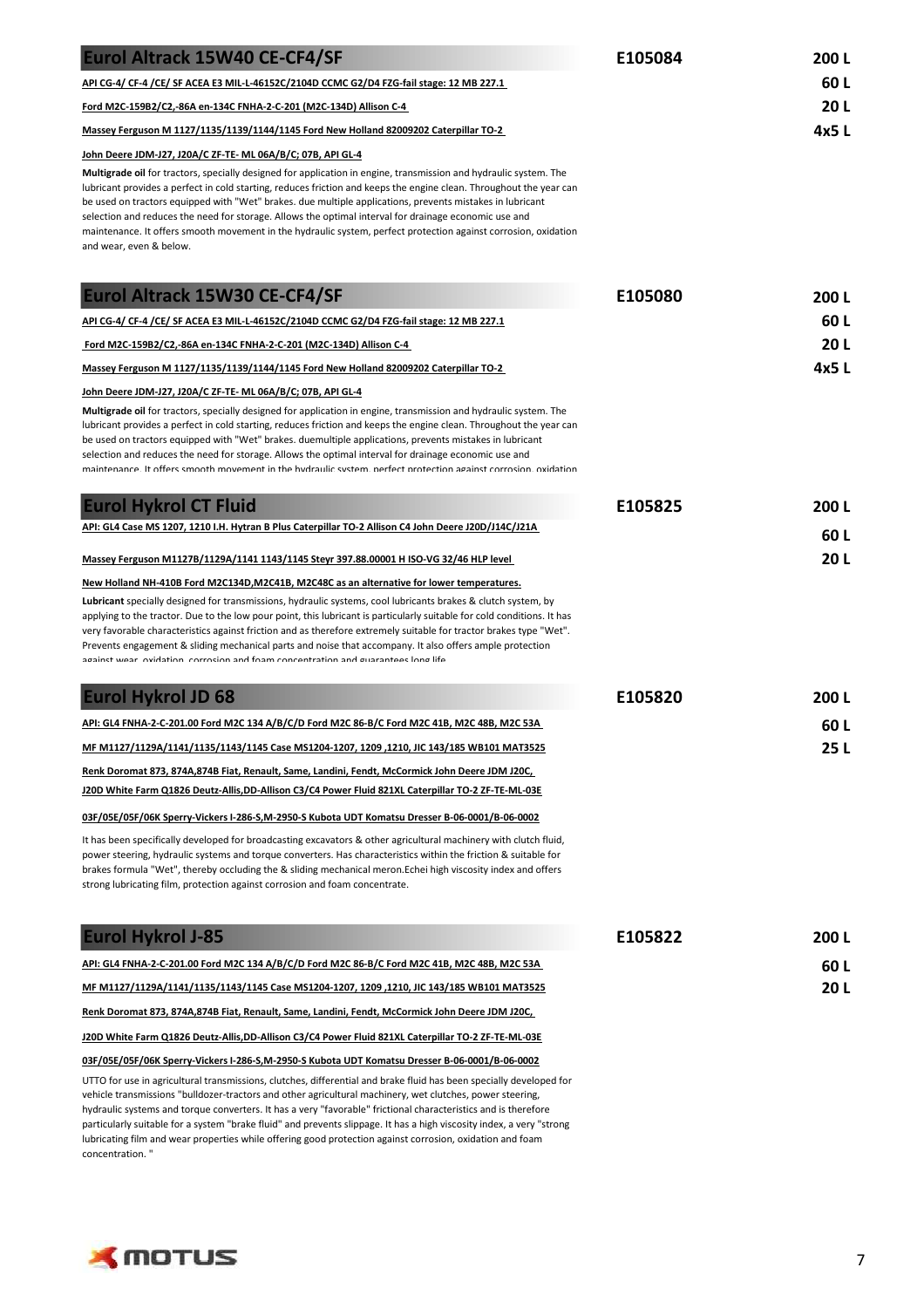| <b>100% Synthetic Lubricants Moto 4Vstroke</b>                                                                                                                                                                                                                                                                                                                                                                                                                                                                                                                                                                                                                                                                                           |                    | Code    | Package       |
|------------------------------------------------------------------------------------------------------------------------------------------------------------------------------------------------------------------------------------------------------------------------------------------------------------------------------------------------------------------------------------------------------------------------------------------------------------------------------------------------------------------------------------------------------------------------------------------------------------------------------------------------------------------------------------------------------------------------------------------|--------------------|---------|---------------|
| <b>Eurol Sportbike 5W-40 SL</b>                                                                                                                                                                                                                                                                                                                                                                                                                                                                                                                                                                                                                                                                                                          | <b>JASO MA/MA2</b> | E100102 | 200L          |
| <b>Full synthetic, API SL, JASO MA/MA2</b><br>100% synthetic lubricant latest generation without friction modifiers for 4-stroke motorcycles, "touring", "cross",<br>the league. It offers an excellent protection against debris, wear and oxidation. Minimize air absorption and<br>foaming under the most severe operating conditions. It has very low volatility resulting in thickening and<br>consumption to be reduced to a minimum. Because of its special formulation offers. Excellent protection in<br>transmissions & wet clutch discs in which & even under extreme conditions the density will hardly changed, the                                                                                                         |                    |         | 60L           |
| viscosity remains constant to ensure a solid lubricating film and optimum engine protection in cold starts.                                                                                                                                                                                                                                                                                                                                                                                                                                                                                                                                                                                                                              |                    |         | 12x1L         |
| <b>Eurol Sportbike 5W-50 SL</b>                                                                                                                                                                                                                                                                                                                                                                                                                                                                                                                                                                                                                                                                                                          | <b>JASO MA/MA2</b> | E100081 | 200L          |
| Full synthetic, API SL, JASO MA/MA2<br>100% synthetic lubricant latest generation without friction modifiers for 4-stroke motorcycles, "touring", "cross",<br>the league. It offers an excellent protection against debris, wear and oxidation. Minimize air absorption and<br>foaming under the most severe operating conditions. It has very low volatility resulting in thickening and<br>consumption to be reduced to a minimum. Because of its special formulation offers. Excellent protection in<br>transmissions & wet clutch discs in which & even under extreme conditions the density will hardly changed, the<br>viscosity remains constant to ensure a solid lubricating film and optimum engine protection in cold starts. |                    |         | 60L<br>12x1L  |
| <b>Eurol Sportbike 10W-40 SL</b><br>Full synthetic, API SL, JASO MA/MA2                                                                                                                                                                                                                                                                                                                                                                                                                                                                                                                                                                                                                                                                  | <b>JASO MA/MA2</b> | E100070 | 200L<br>60L   |
| 100% Synthetic lubricant latest generation without friction modifiers for 4-stroke motorcycles, "touring", "cross",<br>the league. It offers an excellent protection against debris, wear and oxidation. Minimize air absorption and<br>foaming under the most severe operating conditions. It has very low volatility resulting in thickening and<br>consumption to be reduced to a minimum. Because of its special formulation offers. Excellent protection in<br>transmissions & wet clutch discs in which & even under extreme conditions the density will hardly changed, the<br>viscosity remains constant to ensure a solid lubricating film and optimum engine protection in cold starts.                                        |                    |         | 12x1L         |
| <b>Eurol Sportbike 10W-60 SL</b>                                                                                                                                                                                                                                                                                                                                                                                                                                                                                                                                                                                                                                                                                                         | <b>JASO MA/MA2</b> | E100082 | 200L          |
| Full synthetic, API SL, JASO MA/MA2<br>100% Synthetic lubricant latest generation without friction modifiers for 4-stroke motorcycles, "touring", "cross",<br>the league. It offers an excellent protection against debris, wear and oxidation. Minimize air absorption and<br>foaming under the most severe operating conditions. It has very low volatility resulting in thickening and<br>consumption to be reduced to a minimum. Because of its special formulation offers. Excellent protection in<br>transmissions & wet clutch discs in which & even under extreme conditions the density will hardly changed, the<br>viscosity remains constant to ensure a solid lubricating film and optimum engine protection in cold starts. |                    |         | 60 L<br>12x1L |
| <b>Eurol Sportbike 15W50 SL</b>                                                                                                                                                                                                                                                                                                                                                                                                                                                                                                                                                                                                                                                                                                          | <b>JASO MA/MA2</b> | E100183 | 200 L         |
| Full synthetic, API SL, JASO MA/MA2<br>100% Synthetic lubricant latest generation without friction modifiers for 4-stroke motorcycles, touring", "cross",<br>the league. It offers an excellent protection against debris, wear and oxidation. Minimize air absorption and<br>foaming under the most severe operating conditions. It has very] low volatility resulting in thickening and<br>consumption to be reduced to a minimum. Because of its special formulation offers excellent protection to<br>gearboxes and wet clutch discs which even and under extreme conditions, the density hardly changed, the<br>viscosity remains constant to ensure a solid lubricating film and optimum engine protection in cold starts.         |                    |         | 60 L<br>12x1L |
| 100% Synthetic Lubricants Moto 4Vstroke                                                                                                                                                                                                                                                                                                                                                                                                                                                                                                                                                                                                                                                                                                  |                    | Code    | Package       |

| <b>Eurol Motorcycle 10W40 SG</b>                                                                                    | <b>JASO MA/MA2</b> | E100097 | 200 L        |
|---------------------------------------------------------------------------------------------------------------------|--------------------|---------|--------------|
| Synthetic, API SG, JASO MA/MA2                                                                                      |                    |         | 60 L         |
| Semi-synthetic lubricant latest generation without friction modifiers 4Vstroke motorcycles "Touring", "Cross" &     |                    |         | 4X1L         |
| racing. It offers excellent protection against wear, sludge and oxidation under all conditions. The low variability |                    |         |              |
| minimizes the change density and consumption of offering excellent protection to gearboxes and drives liquid        |                    |         | <b>12X1L</b> |
| complexing & preventing slippage & engagement of the movable parts & even at high loads between the teeth.          |                    |         |              |
| Applies directly lubricating film providing protection not only during a cold start and at high temperatures.       |                    |         |              |

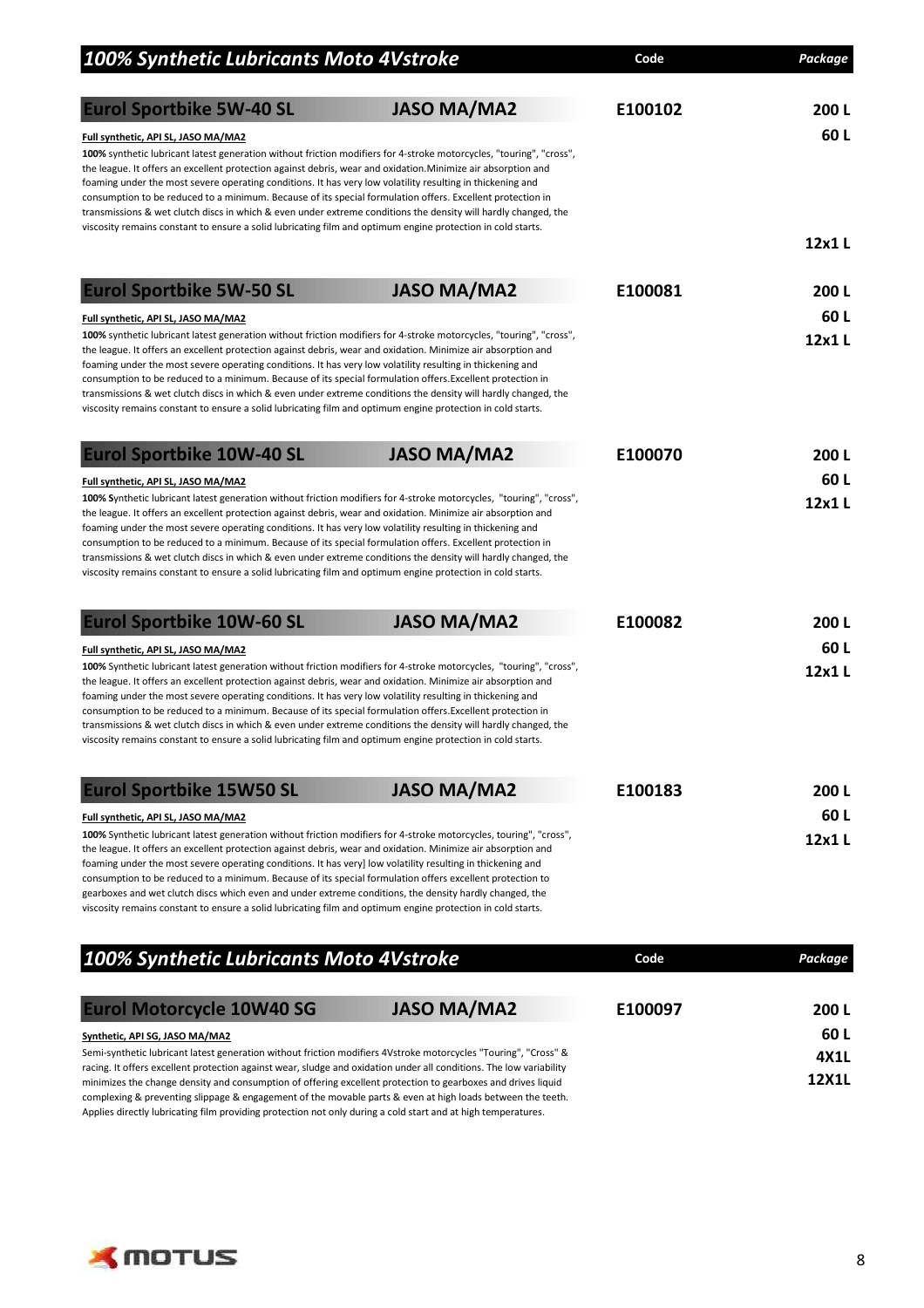| <b>Eurol Synra 20W50 SH</b>                                                                                                                                                                                                                                                                                                                                                                                                             |                    | E100049 | 60 L   |  |
|-----------------------------------------------------------------------------------------------------------------------------------------------------------------------------------------------------------------------------------------------------------------------------------------------------------------------------------------------------------------------------------------------------------------------------------------|--------------------|---------|--------|--|
| API SH, JASO MA, JASO MA2<br>Semi-synthetic engine oil developed specifically for optimum lubrication of four-stroke Motorcycle Ducati. The<br>balanced additive package, along with carefully selected base oil ensures perfect engine performance under all<br>weather and driving conditions. Ensures a consistent lubrication optimum engine protection under the most                                                              |                    | 4x4 L   |        |  |
| demanding conditions. Even in use under high temperatures keeps the volatility and minimizes the appearance of<br>$fO$ am                                                                                                                                                                                                                                                                                                               |                    |         |        |  |
| <b>Eurol Sport Touring 20W50 SG</b>                                                                                                                                                                                                                                                                                                                                                                                                     | <b>JASO MA/MA2</b> | E100043 | 200 L  |  |
| Mineral, API SG, JASO MA/MA2                                                                                                                                                                                                                                                                                                                                                                                                            |                    |         |        |  |
| Mineral oil without friction modifiers, for 4-year-old "Touring", "Cross" & race bikes                                                                                                                                                                                                                                                                                                                                                  |                    |         |        |  |
| It offers excellent protection against wear, sludge and oxidation under all conditions. The low variability<br>minimizes the change in density and consumption of offering excellent protection gearboxes & discs wet clutch &<br>preventing slippage and the involvement of moving parts still in & high loadings between the teeth. Applies<br>directly lubricating film providing protection at cold start and at high temperatures. |                    |         | 12x1 L |  |

| <b>Synthetic Lubricants Stroke Engine</b>                                                                                                                                                                                                                                                                                                                                                                                                                                                                                                                                                                                                                                                    | Code    | Package |
|----------------------------------------------------------------------------------------------------------------------------------------------------------------------------------------------------------------------------------------------------------------------------------------------------------------------------------------------------------------------------------------------------------------------------------------------------------------------------------------------------------------------------------------------------------------------------------------------------------------------------------------------------------------------------------------------|---------|---------|
| <b>Eurol Super 2T Formax</b>                                                                                                                                                                                                                                                                                                                                                                                                                                                                                                                                                                                                                                                                 | E128433 | 60 L    |
| API TC+ Piaggio Hexagon Jaso FD (Low smoke) Husqvarna 266/Chain saw ISO-L- EGD TISI                                                                                                                                                                                                                                                                                                                                                                                                                                                                                                                                                                                                          |         | 20 L    |
| 100% Synthetic lubricant latest generation of air-cooled & water-cooled two-stroke engines<br>in race conditions, Cross, in chain saws, jet ski, go-karts, snowmobiles & chainsaws. or as pre-mix in single &<br>unleaded gasoline injection systems. Implements strong lubricant film which remains intact, even & at high<br>temperatures for optimum lubrication and protection of the pistons of the cylinders, and bearings. The detergent<br>properties prevent development residual carbon, maintain clean exhaust and spark plug while protecting the<br>components from rust corrosion & wear. Due to special additives is a low smoke product the smell of which is<br>ماطاخمممممس |         | 12x1 L  |
| <b>Eurol TTX ProScoot</b>                                                                                                                                                                                                                                                                                                                                                                                                                                                                                                                                                                                                                                                                    | E128428 | 200 L   |
| API TC ISO-L-EGD JASO: FC/FD (Low Smoke)                                                                                                                                                                                                                                                                                                                                                                                                                                                                                                                                                                                                                                                     |         | 60 L    |
| Semi-synthetic lubricant for high quality air-cooled & water-cooled two-stroke.<br>Bikes & scooter engines, with or without a spray system. It can easily be mixed with<br>fuel in a homogeneous "pro-mix". Provides optimum lubrication under extreme operating conditions. Prevents<br>the appearance of residues in spark plugs, pistons, intake and exhaust passages, and the rim of the pistons.<br>Prevents wear and corrosion of all vital engine parts and reduces exhaust emissions. Because of the ash with low<br>sulfur content, the risk of pre-ignition or explosion resulting burn piston is minimal.                                                                         |         | 12x1L   |

| <b>Eurol Spartamet TTX</b>                                                                       | 880206 | 24x50 ml |
|--------------------------------------------------------------------------------------------------|--------|----------|
| <b>Lubricant</b> specifically for small two-stroke engines. It has top quality and can be        |        |          |
| used with a mixing ratio of 1:100. Always follow the recommendations of the engine manufacturer. |        |          |

| <b>Mineral Lubricants Stroke Engine</b>                                                                                                                                                                                                                                                                                                                                                                          | Code    | Package |
|------------------------------------------------------------------------------------------------------------------------------------------------------------------------------------------------------------------------------------------------------------------------------------------------------------------------------------------------------------------------------------------------------------------|---------|---------|
| <b>Eurol SX 2 Stroke oil</b>                                                                                                                                                                                                                                                                                                                                                                                     | E128400 | 200L    |
| JASO FB- ISO EGB                                                                                                                                                                                                                                                                                                                                                                                                 |         | 60 L    |
| Top lubricant small air-cooled & water-cooled two-stroke engines with or without injection system for                                                                                                                                                                                                                                                                                                            |         | 20L     |
| motorcycles, scooters, pumps, lawn mowers and small generators. Provides optimum lubrication under<br>extreme operating conditions. Mixed easily with gasoline and prevent the presence of residues in spark<br>plugs. Pistons in import & export channels whilst protecting against wear, corrosion and smoke emission. Due<br>sulfates low ash the risk of niston burning pre-ignition or explosion is minimal |         | 12x1L   |
| <b>Eurol Super Outboard TCW-3</b>                                                                                                                                                                                                                                                                                                                                                                                | E128430 | 60 L    |
| NMMA:TCW-3 TD; CEC-TSC-4;                                                                                                                                                                                                                                                                                                                                                                                        |         | 20L     |
| Top lubricant small air-cooled & water-cooled two-stroke engines with or without injection system for                                                                                                                                                                                                                                                                                                            |         | 6x1L    |
| motorcycles, scooters, pumps, lawn mowers and small generators. Provides optimum lubrication under                                                                                                                                                                                                                                                                                                               |         |         |
| extreme operating conditions. Mixed easily with gasoline and prevent the presence of residues in spark                                                                                                                                                                                                                                                                                                           |         |         |
| plugs. Pistons in import & export channels whilst protecting against wear, corrosion and smoke emission. Due                                                                                                                                                                                                                                                                                                     |         |         |

sulfateslow ash, the risk of piston burning, pre-ignition or explosion is minimal.



**12x1 L**

**12x1 L**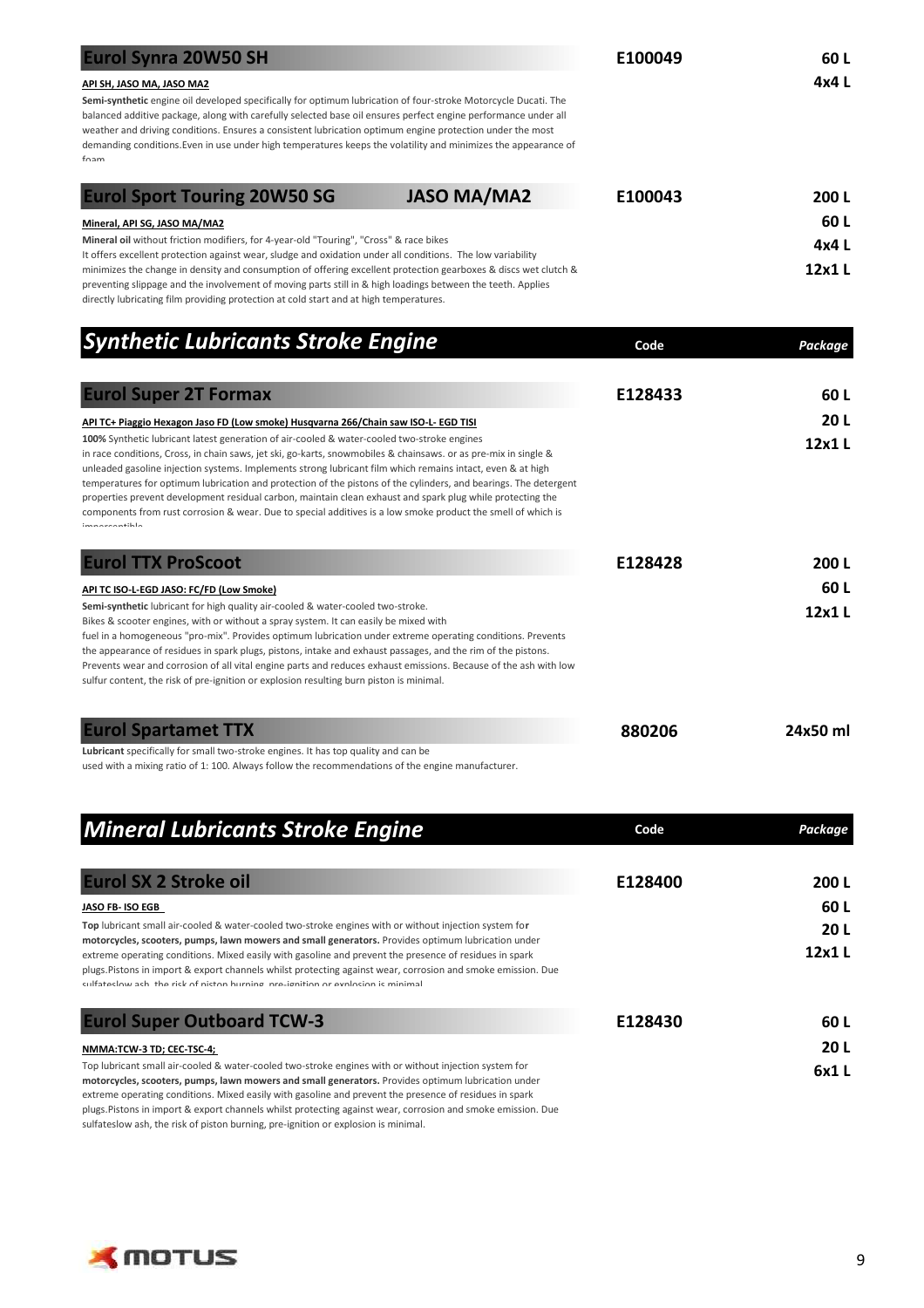| <b>Lubricant for Forks (MOTO)</b>                                                                                                                                                                                                                                                                                                                                                                                                                                                                             | Code    | <b>Package</b> |
|---------------------------------------------------------------------------------------------------------------------------------------------------------------------------------------------------------------------------------------------------------------------------------------------------------------------------------------------------------------------------------------------------------------------------------------------------------------------------------------------------------------|---------|----------------|
| Eurol M.U. Frontfork Oil 1030<br>Designed carefully selected paraffinic base oils with low flow and high viscosity index. Effective additives ensure<br>excellent hydraulic flexibility, cushioning and smooth motion. scraping, corrosion and foam concentration wear<br>minimized. He has high thermal and oxidative stability and may be applied to a wide range of temperatures.<br>Because of the improvement of stabilizing the viscosity index, the viscosity will remain stable for a very long time. | E107095 | 6x1L           |
| <b>Eurol Frontfork SAE 5</b><br>Designed carefully selected paraffinic base oils with low flow and high viscosity index. Effective additives ensure<br>excellent hydraulic flexibility, cushioning and smooth motion. scraping, corrosion and foam concentration wear<br>minimized. He has high thermal and oxidative stability and may be applied to a wide range of temperatures.<br>Because of the improvement of stabilizing the viscosity index, the viscosity will remain stable for a very long time.  | E107980 | 6x1L           |
| <b>Eurol Frontfork SAE 10</b><br>Designed carefully selected paraffinic base oils with low flow and high viscosity index. Effective additives ensure<br>excellent hydraulic flexibility, cushioning and smooth motion. scraping, corrosion and foam concentration wear<br>minimized. He has high thermal and oxidative stability and may be applied to a wide range of temperatures.<br>Because of the improvement of stabilizing the viscosity index, the viscosity will remain stable for a very long time. | E107100 | 6x1L           |
| <b>Eurol Frontfork SAE 15</b><br>Designed carefully selected paraffinic base oils with low flow and high viscosity index. Effective additives ensure<br>excellent hydraulic flexibility, cushioning and smooth motion. scraping, corrosion and foam concentration wear<br>minimized. He has high thermal and oxidative stability and may be applied to a wide range of temperatures.<br>Because of the improvement of stabilizing the viscosity index, the viscosity will remain stable for a very long time. | E107010 | 6x1L           |
| <b>Eurol Frontfork SAE 20</b><br>Designed carefully selected paraffinic base oils with low flow and high viscosity index. Effective additives ensure<br>excellent hydraulic flexibility, cushioning and smooth motion. scraping, corrosion and foam concentration wear<br>minimized. He has high thermal and oxidative stability and may be applied to a wide range of temperatures.                                                                                                                          | E107020 | 6x1L           |

minimized. He has high thermal and oxidative stability and may be applied to a wide range of temperatures. Because of the improvement of stabilizing the viscosity index, the viscosity will remain stable for a very long time.

| <b>Synthetic Gear Oils</b>                                                                                                                                                                                                                                                                                                                                                                                                                                                                                                                                                                                                                                                  | Code    | Package |
|-----------------------------------------------------------------------------------------------------------------------------------------------------------------------------------------------------------------------------------------------------------------------------------------------------------------------------------------------------------------------------------------------------------------------------------------------------------------------------------------------------------------------------------------------------------------------------------------------------------------------------------------------------------------------------|---------|---------|
| <b>Eurol Fultrax 75W-140 LS</b>                                                                                                                                                                                                                                                                                                                                                                                                                                                                                                                                                                                                                                             | E110077 | 200 L   |
| API: GL-5; Scania STO 1:0, ZF-TE-ML 05D, 12D, 16G                                                                                                                                                                                                                                                                                                                                                                                                                                                                                                                                                                                                                           |         | 60L     |
| 100% Synthetic gear oil last generation. It is specifically designed for heavy duty differentials where high viscosity                                                                                                                                                                                                                                                                                                                                                                                                                                                                                                                                                      |         | 20L     |
| lubricant required. Withstands high loads, pressure & vibration recommended for gearbox type "HYPOID", with<br>or without a system of "limited slip» (LS) as the modern cars. It has very good flow characteristics at low<br>temperatures and remains stable even under & the most severe operating conditions. Based additives of the<br>latest technology, combined with high quality synthetic base & special gear friction oils, providing better<br>protection against thermal oxidation, corrosion and wear, while reducing noise. Suitable for commercial vehicles,<br>and the could have a situation and of the contributions of the continuum of the contribution |         | 12x1L   |
| Eurol Fultrasyn 75W90 GL 3/4/5                                                                                                                                                                                                                                                                                                                                                                                                                                                                                                                                                                                                                                              | E110076 | 200L    |
| API GL 3/4/5, MT-1 MIL-L2105 B/C/D MIL-PRF-2105E ZF TE-ML 01, 02B, 05B, 07A, 08A, 12, 16F,17B,19C                                                                                                                                                                                                                                                                                                                                                                                                                                                                                                                                                                           |         | 60 L    |
| MAN3343 S/SL Volvo 97310 VW G 052 190 Scania STO 1:0 box DAF (rear differential 2 years/300.000km)                                                                                                                                                                                                                                                                                                                                                                                                                                                                                                                                                                          |         | 20 L    |
| MB 235.8, 235.11 SAE J2360                                                                                                                                                                                                                                                                                                                                                                                                                                                                                                                                                                                                                                                  |         | 4x5L    |
| 100% Synthetic gear oil for differentials and transmissions. The specific additives reduce consumption Fuel &<br>help eliminate shifting problems. Fully compatible with synchromesh gearboxes, transmission ensures easy &<br>even at very low temperatures. Minimizes wear, erosion and the generation & foam is protected by thermal<br>oxidation. Exhibits excellent characteristics in conditions of high pressure and responds perfectly at high loads                                                                                                                                                                                                                |         | 12x1L   |

and vibrations. Falling viscosity high loads are minimal, and even over prolonged drain intervals.

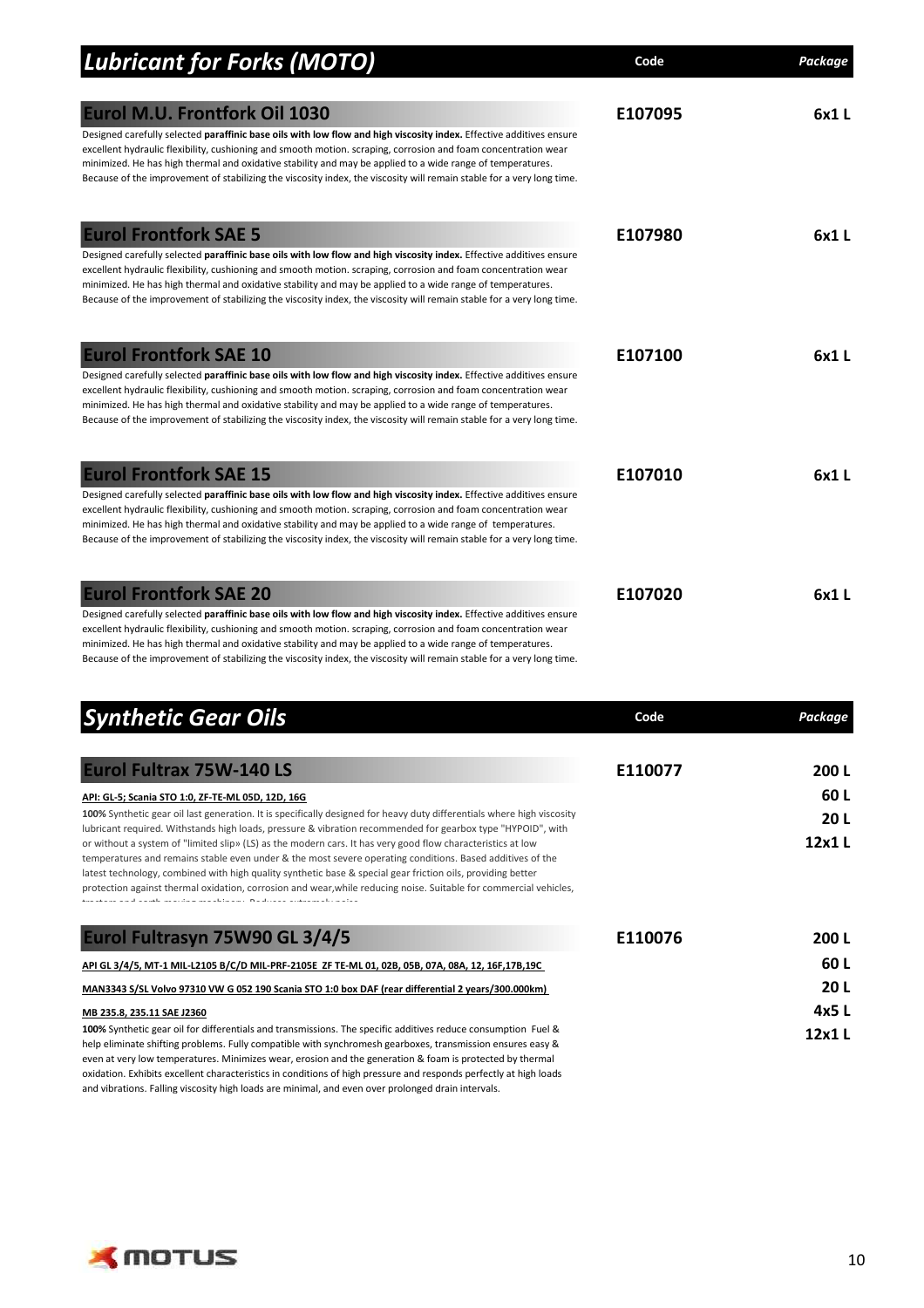| Eurol Transyn 75W90 GL 4/5                                                                                                                                                                                                                                                                                                                                                                                                                                                                                                                                                                                                                | E110075 | 200L          |
|-------------------------------------------------------------------------------------------------------------------------------------------------------------------------------------------------------------------------------------------------------------------------------------------------------------------------------------------------------------------------------------------------------------------------------------------------------------------------------------------------------------------------------------------------------------------------------------------------------------------------------------------|---------|---------------|
| API Service GL 3/4/5 and MT-1 MIL-L-2105 B/C/D MIL-PRF-2105E ZF TE-ML 01,02,05, 07, 08                                                                                                                                                                                                                                                                                                                                                                                                                                                                                                                                                    |         | 60L           |
| MAN 341 TL/ 341 type Z-3, MAN 342 SL/ 342 type S-1, MAN 3343 S/SL Volvo 97310                                                                                                                                                                                                                                                                                                                                                                                                                                                                                                                                                             |         | 20L           |
| Scania STO 1:0 box DAF ZF TE-ML 02 box<br>Semi-synthetic gear oil for differentials and transmissions versatile gear. Especially further reduce fuel<br>consumption and help eliminate shifting problems. fully compatible with synchromesh gearboxes, transmission<br>ensures easy & even at very low temperatures. Minimizes the wear, corrosion and foaming a is protected by<br>thermal oxidation. Exhibits excellent characteristics in high pressure at high loads and vibrations. Falling viscosity<br>high loads are minimal, and even over prolonged drain intervals.                                                            |         | 4x5L<br>12x1L |
| <b>Eurol Translube PD 75W-90 GL 5</b>                                                                                                                                                                                                                                                                                                                                                                                                                                                                                                                                                                                                     | E110616 | 20L           |
| API GL-5 MIL-L-2105-D<br>Gearbox oil universal use with application in manual gearboxes and differentials in where required specification<br>API GL-5. It contains special additives reducing fuel consumption and eliminating shifting problems. Because of<br>this unique composition wear, erosion, but & foaming minimized. Can be used in synchromesh gearboxes and<br>ensures easy & Smooth shift even at low temperatures due to its antioxidant properties .Parousiazei excellent<br>characteristics in high pressures of heavy loads and vibrations and maintains the degree of viscosity, even at<br>prolonged drain intervals. |         |               |
| Eurol HPX 75W-80 GL-4                                                                                                                                                                                                                                                                                                                                                                                                                                                                                                                                                                                                                     | E110074 | 200L          |
| API Service GL-4; DAF (gearbox 2 years / 300.000 km.); MB 235.4; Volvo 97307;                                                                                                                                                                                                                                                                                                                                                                                                                                                                                                                                                             |         | 60 L          |
| MAN 341 TL/ MAN 341 type Z-3; ZF TE-ML 02 D; Renault trucks; Eaton Long Drain                                                                                                                                                                                                                                                                                                                                                                                                                                                                                                                                                             |         | 20L           |
| Synthetic gear oil which is used both as gearboxes and differentials in . High lubricant with the latest standards for<br>synchronizing rings with excellent stability against wear, offers extended drain intervals (DAF gearbox: 2 years or<br>300,000 khm) Suitable for applications in new passenger models RENAULT.                                                                                                                                                                                                                                                                                                                  |         | 4x5L          |
| <b>Eurol Transfluid STF</b>                                                                                                                                                                                                                                                                                                                                                                                                                                                                                                                                                                                                               | E113667 | 200L          |
| Manual: SAE 75W; 75W-80 & 80W ; API GL-4; MIL-L- 2105; MB 235.4/235.5/235.10 ; Volvo 97308                                                                                                                                                                                                                                                                                                                                                                                                                                                                                                                                                |         | 60 L          |
| Automatic and Hydraulic: Allison C4; Caterpillar TO-2 ; ZF TE ML 03D/04D/09X /11B /14B/17C;                                                                                                                                                                                                                                                                                                                                                                                                                                                                                                                                               |         | 20L           |
| Dexron II; Dexron IIIG ; ATF LT 71141; BMW LT-2 ; MAN 339 type D & F; Z1/V1 & Z2 ; VW G 052 162 ;                                                                                                                                                                                                                                                                                                                                                                                                                                                                                                                                         |         | 4x5L          |
| Voith G607/G1363, Renk Doromat ; MB 236.1236.11<br>Synthetic gear oil suitable for hard gearboxes for automatic or semi-automatic transmissions. allows easy<br>shifting under all temperatures and protects against unnecessary friction and has fuel saving properties. It is safe<br>for all common sealing materials. Due to the low flow point and high viscosity index, is applicable in a wide<br>temperature range. Contains corrosion inhibitors and additives in the foam concentrate. Due to the excellent                                                                                                                     |         | 12x1L         |

thermal oxidative stability & of retaining all its properties providing active noise reduction gearbox. Suitable for

|  | standard applications and API GL-5. |
|--|-------------------------------------|
|  |                                     |

| <b>Gear Oil GL5</b>                                                                                                                                                                                                                                                                                                                                                                                                                                           | Code    | Package |
|---------------------------------------------------------------------------------------------------------------------------------------------------------------------------------------------------------------------------------------------------------------------------------------------------------------------------------------------------------------------------------------------------------------------------------------------------------------|---------|---------|
| <b>Eurol HPG SAE 80W90 GL5</b>                                                                                                                                                                                                                                                                                                                                                                                                                                | E110630 | 200L    |
| API GL 5; MIL-L-2105D, Mack GO-G-ZF TE-ML 05A,12A-MAN 342 N / MAN 342 type M-1-MT-1 MB 235.0                                                                                                                                                                                                                                                                                                                                                                  |         | 20L     |
| Gear oil, designed according to the latest technology phosphorus - sulfur & Guarantees excellent protection                                                                                                                                                                                                                                                                                                                                                   |         | 4x5L    |
| against contact of metal parts & even under shock loads. It contains special additives, leaving a protective<br>lubricating film for optimal protection from corrosion & intact waterproofing material. Excellent flowability at<br>low temperatures for optimal efficiency during all seasons with oxidative and thermal stability. Recommended<br>for use in type gear boxes HYPOID & PTO.                                                                  |         | 12x1L   |
| <b>Eurol HPG SAE 85W90 GL5 LSD</b>                                                                                                                                                                                                                                                                                                                                                                                                                            | E110636 | 200L    |
| API GL-5- MIL-L-2105D-ZF TE-ML 05C/12C/16E-MT-1, MB 235.0, Mack GO-G.                                                                                                                                                                                                                                                                                                                                                                                         |         | 20L     |
| Gear oil, which was designed according to the latest technology phosphorus - sulfur & Guarantees excellent<br>protection against contact of metal parts & even under shock loads. It contains special additives, leaving a<br>protective lubricating film for optimal protection from corrosion & intact waterproofing material. Excellent<br>flowability at low temperatures for optimal efficiency during all seasons with oxidative and thermal stability. |         | 4x5L    |

Recommended for use in type gearboxes **HYPOID & PTO.**

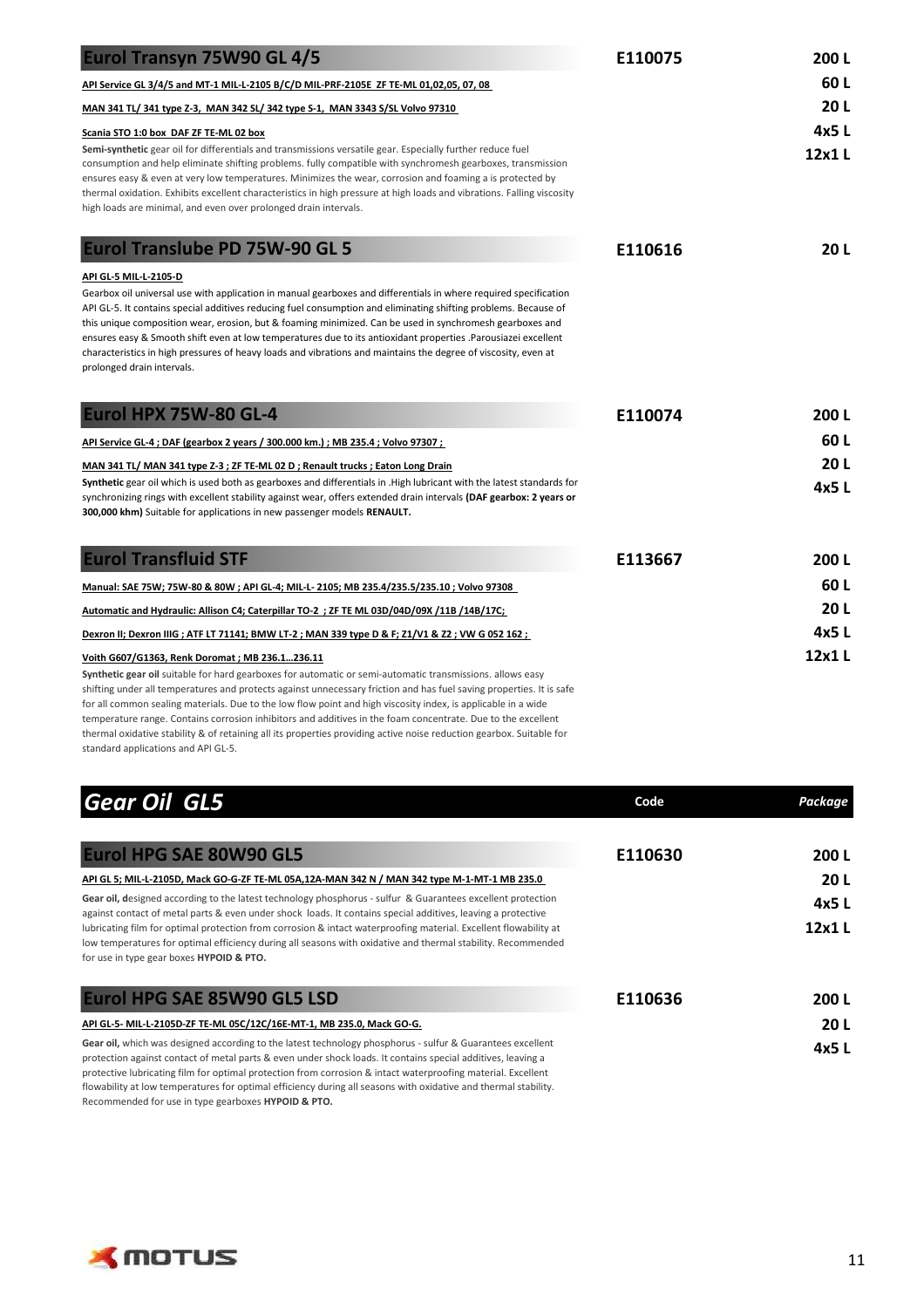| <b>Eurol HPG 75W80 GL5 CP</b>                                                                                                                                                                                                | E110072 | 200 L  |
|------------------------------------------------------------------------------------------------------------------------------------------------------------------------------------------------------------------------------|---------|--------|
| API GL 5, MIL-L-2105 D, PSA Peugeot Citroën B71 2330                                                                                                                                                                         |         | 20 L   |
| Gear oil specifically designed for mechanical gear boxes CITROEN, PEUGEOT, RENAULT & VOLVO. Has excellent<br>stability and very good antiwear and low tendency to foam. The high Viscosity index ensures optimum lubrication |         | 4x5 L  |
| under all conditions of operation and has special additives against erosion, wear and oxidation. The excellent                                                                                                               |         | 12x1 L |
| fluidity at low temperatures improves the changes and helps to reduce fuel consumption.                                                                                                                                      |         |        |

| <b>Gear Oil GL4</b>                                                                                                                                                                                                                                                                                                                                                                                                                                                                                                                                                            | Code    | Package             |
|--------------------------------------------------------------------------------------------------------------------------------------------------------------------------------------------------------------------------------------------------------------------------------------------------------------------------------------------------------------------------------------------------------------------------------------------------------------------------------------------------------------------------------------------------------------------------------|---------|---------------------|
| <b>Eurol MPG SAE 80W GL4</b>                                                                                                                                                                                                                                                                                                                                                                                                                                                                                                                                                   | E110590 | 200L                |
| API: GL-4 - MIL-L-2105 - MB 235.1 - MAN 341N / Z-1<br>Gear oil designed with paraffinic base & additives, including the additional High pressure based technology<br>phosphorus / sulfur. Recommended for many types of manual gearboxes in passenger cars, buses and<br>commercial vehicles. It also contains additives that protect from corrosion, oxidation and the concentration of<br>foam. Guarantees smooth changes for a long time, due to excellent flowability viscosity low temperatures. The<br>sealing materials are not affected and prevent unwanted residues. |         | 60 L<br>20L<br>4x5L |
| Eurol MPG SAE 80W90 GL4                                                                                                                                                                                                                                                                                                                                                                                                                                                                                                                                                        | E110605 | 200L                |
| API: GL-4 - MIL-L-2105 - MB 235.1 - MAN 341N / Z-1<br>Gear oil designed with paraffinic base & additives, including the additional High pressure based technology<br>phosphorus / sulfur. Recommended for many types of manual gearboxes in passenger cars, buses and                                                                                                                                                                                                                                                                                                          |         | 60 L<br>20L         |
| commercial vehicles. It also contains additives that protect from corrosion, oxidation and the concentration of<br>foam. Guarantees smooth changes for a long time, due to excellent flowability viscosity low temperatures. The<br>sealing materials are not affected and prevent unwanted residues.                                                                                                                                                                                                                                                                          |         | 4X5L<br>12x1L       |
| Eurol MPG SAE 85W140 GL4                                                                                                                                                                                                                                                                                                                                                                                                                                                                                                                                                       | E110610 | 200L                |
| API: GL-4 - MIL-L-2105 - MB 235.1 - MAN 341N / Z-1                                                                                                                                                                                                                                                                                                                                                                                                                                                                                                                             |         | 60 L                |
| Gear oil designed with paraffinic base & additives, including the additional High pressure based technology<br>phosphorus / sulfur. Recommended for many types of manual gearboxes in passenger cars, buses and<br>commercial vehicles. It also contains additives that protect from corrosion, oxidation and the concentration of<br>foam. Guarantees smooth changes for a long time, due to excellent flowability viscosity low temperatures. The<br>sealing materials are not affected and prevent unwanted residues.                                                       |         | 20L                 |
| <b>Eurol Eurolube SAE 80W GL1</b>                                                                                                                                                                                                                                                                                                                                                                                                                                                                                                                                              | E110500 | 20L                 |
| API GL-1 - NON EP                                                                                                                                                                                                                                                                                                                                                                                                                                                                                                                                                              |         |                     |
| Mineral oil blended with a paraffinic base & antiwear additives. Recommended for light-duty gearbox with<br>straight or oblique teeth. It has a high viscosity and a low pour point index which guarantees stable and safe                                                                                                                                                                                                                                                                                                                                                     |         |                     |

operating condition at any starting temperature. the sealing materials are not affected. Is thermal & oxidation stability, long life and protects the container against rust & corrosion.

| <b>Automatic Transmission &amp; Steering</b>                                                          | Code    | Package     |
|-------------------------------------------------------------------------------------------------------|---------|-------------|
|                                                                                                       |         |             |
| <b>Eurol ATF 1100</b>                                                                                 | E113661 | 200 L       |
| Full Synthetic - Japanese and American cars - multi vehicle Dexron II-III; Mercon                     |         | 60 L        |
| Allison C4&TES 295.389-Caterpillar TO-2-ZF TE ML 09X /11B /14B-Dexron II: Dexron III-Mercon, Mercon V |         | <b>20 L</b> |
| BMW LT-2-Ford M2C-138-CJ.M2C-166H.M2C-202B-JASO M 315 1A: JATCO 3100 PL 085-Honda Z1 (NO CVT)         |         | 12x1L       |
| MB 236.1236.9-Mazda M-III- Idemitsu K7-Subaru KO410Y0700-VOITH G-1363 - G-607-VW G 052 162 A1         |         |             |
| MAN 339 type D & F: Z1/V1 & Z2-Volvo 1161540, en Audi G-055-025-A-Tovota T-III.T-IV-VS                |         |             |
| Nissan Matic D.J.K-Isuzu: Saab 93 165 147-Hyundai -Mitsubishi SP. SP-II and SP-III-                   |         |             |

**100% synthetic** lubricant specifically for the latest generation of American, Japanese, Korean and on most European vehicles with automatic transmissions speed. Due to the low flow point and high VI, may be applied to a wide range of temperatures. It has excellent oxidative and thermal stability, to easily meet projected drain intervals. The synthetic base and high-tech additives guarantee easy changes. Friction modifiers ensure stability in the characteristics of abrasion, and even after a long time.

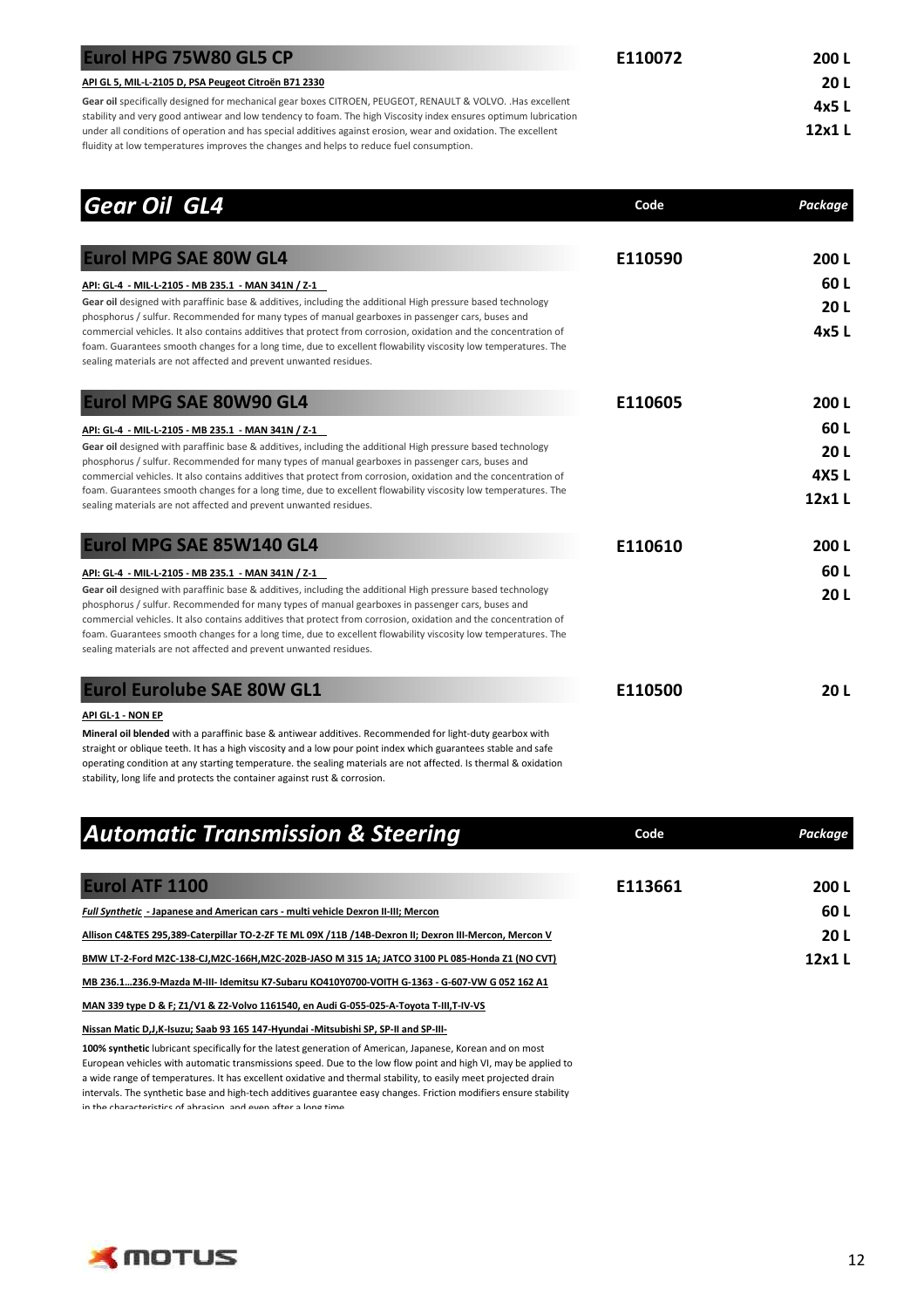| <b>Eurol ATF 4100</b>                                                                                                                                                                                                                                                                                                                                                                                                                                                                                                                                                                                                                                                                                                                                                                                                                                                                                                                                                                                         | E113655 | 200L  |
|---------------------------------------------------------------------------------------------------------------------------------------------------------------------------------------------------------------------------------------------------------------------------------------------------------------------------------------------------------------------------------------------------------------------------------------------------------------------------------------------------------------------------------------------------------------------------------------------------------------------------------------------------------------------------------------------------------------------------------------------------------------------------------------------------------------------------------------------------------------------------------------------------------------------------------------------------------------------------------------------------------------|---------|-------|
| Full Synthetic - Chrysler and Jeep ATF +3 / +4 - MS-7176 and MS-9602.                                                                                                                                                                                                                                                                                                                                                                                                                                                                                                                                                                                                                                                                                                                                                                                                                                                                                                                                         |         | 60 L  |
| 100% synthetic lubricant for the latest generation of automatic transmissions, (suitable for steering wheels and                                                                                                                                                                                                                                                                                                                                                                                                                                                                                                                                                                                                                                                                                                                                                                                                                                                                                              |         | 20L   |
| other hydraulic systems) where excellent fluidity required for easy shifting into cold starts. The high & very<br>stable viscosity index offers high resistance against erosion, oxidation, wear and foam concentrate. Moreover, it                                                                                                                                                                                                                                                                                                                                                                                                                                                                                                                                                                                                                                                                                                                                                                           |         | 12x1L |
| has an extremely low pour point, and does not affect the sealing materials.                                                                                                                                                                                                                                                                                                                                                                                                                                                                                                                                                                                                                                                                                                                                                                                                                                                                                                                                   |         |       |
| <b>Eurol ATF 6100</b>                                                                                                                                                                                                                                                                                                                                                                                                                                                                                                                                                                                                                                                                                                                                                                                                                                                                                                                                                                                         | E113657 | 12x1L |
| DEXRON VI-DEXRON III & IIE (only for GM)-Toyota WS-Mercon LV & SP                                                                                                                                                                                                                                                                                                                                                                                                                                                                                                                                                                                                                                                                                                                                                                                                                                                                                                                                             |         |       |
| 100% Synthetic gear lubricant specifically designed for automatic transmission gear General Motors. It is also<br>suitable for power steering and some hydraulic systems where required good fluidity at low temperatures It has<br>extremely low pour point, allowing easy gear changes in cold starts. Suitable after draining or filling in gearbox,<br>where the specifications DEXRON VI-III required. owing to special additives, the drain interval for new GM<br>automatic transmissions doubles . Covers and DEXRON VI specification developed especially for the new Hydra-<br>Matic six-speed transmission of General Motors. Recommended for all automatic transmissions of General<br>$M$ otors sinso 2005                                                                                                                                                                                                                                                                                       |         |       |
| <b>Eurol ATF 7100</b>                                                                                                                                                                                                                                                                                                                                                                                                                                                                                                                                                                                                                                                                                                                                                                                                                                                                                                                                                                                         | E113658 | 12x1L |
| Full Synthetic - MB 236.14 -236.10 & 236.12 (εκτός 4Matic)                                                                                                                                                                                                                                                                                                                                                                                                                                                                                                                                                                                                                                                                                                                                                                                                                                                                                                                                                    |         |       |
| 100% Synthetic automatic transmission fluid specifically for automatic transmissions of Mercedes Benz NAG2.<br>Can be used after draining or replacement in automatic transmission speeds, where required specifications MB<br>236.14, MB 236.12, 236.10 MB (excluding 4Matic). Has a stable and high viscosity index and low pour point. The<br>lubricating properties minimize friction and help fuel economy .Prosferei excellent resistance against corrosion of<br>oxidation and foaming, qualities which maintains throughout lifetime tou. Mporei also be used as a "problem"<br>solver" in automatic transmissions, with difficult displacement .The sealing materials.                                                                                                                                                                                                                                                                                                                               |         |       |
| Eurol CVT 1206                                                                                                                                                                                                                                                                                                                                                                                                                                                                                                                                                                                                                                                                                                                                                                                                                                                                                                                                                                                                | E113664 | 200L  |
| Semi-Synthetic - continuously variable transmission oil - Special synthetic CVT-fluid                                                                                                                                                                                                                                                                                                                                                                                                                                                                                                                                                                                                                                                                                                                                                                                                                                                                                                                         |         | 60 L  |
| JATCO CVT-DBL 2224.20-NSK Belt CVT-BMW CVT EZL 799 A (BMW 83 22 0 429 154/136 376) (BMW Mini)                                                                                                                                                                                                                                                                                                                                                                                                                                                                                                                                                                                                                                                                                                                                                                                                                                                                                                                 |         | 20L   |
| Chrysler CVTF+4-Toyota (CT), Not recommended for Hybrid CVT-Nissan (NS-II)-Subaru (NS-II)                                                                                                                                                                                                                                                                                                                                                                                                                                                                                                                                                                                                                                                                                                                                                                                                                                                                                                                     |         | 6x1L  |
| Mitsubishi (NS-II/SP-III/CVT J-1)-Daihatsu (TC)-Hyundai / Kia (SP-III)-Suzuki (TC/NS-II)                                                                                                                                                                                                                                                                                                                                                                                                                                                                                                                                                                                                                                                                                                                                                                                                                                                                                                                      |         |       |
| Dodge Caliber (NS-II)-GM/Saturn (DEX-CVT)-Ford (CVT23), WSS-M2C-928-A-Mercedes Benz (236.20)<br>100% Synthetic lubricant latest generation for the lubrication of modern engines with continuous variable<br>transmission CVT with applies to all chains and new systems with metal straps. Not recommended for Honda<br>Ford CVT-30, VW & Audi. It offers optimal protection under all conditions and prevents wear and corrosion of<br>metals in contact points in chains and pulleys still & down from high vibrations. Due to the special additives<br>consistent quality to ensure ontimum lubrication                                                                                                                                                                                                                                                                                                                                                                                                   |         |       |
| <b>Eurol ATF III H</b>                                                                                                                                                                                                                                                                                                                                                                                                                                                                                                                                                                                                                                                                                                                                                                                                                                                                                                                                                                                        | E113666 | 200 L |
| GM: DEXRON III (F, G and H)-Allison: C-4 / Allison TES 295-Ford: MERCON, Mercon V-Mercedes 236.5                                                                                                                                                                                                                                                                                                                                                                                                                                                                                                                                                                                                                                                                                                                                                                                                                                                                                                              |         | 60 L  |
| Voith 55.6335.32 (formerly Voith G607)-ZF TE ML 04D, 09, 14C, 16L en 17C-Volvo 97340                                                                                                                                                                                                                                                                                                                                                                                                                                                                                                                                                                                                                                                                                                                                                                                                                                                                                                                          |         | 20L   |
| DEXRON II-E,II-D,B,AQ-ATF type A-MERCON M2C 138-CJ, M2C 166-H-Nissan Matic J,Honda Z-1,Hyundai SP-III<br>100% Synthetic lubricant latest generation automatic transmission, designed for new (post-2003) but & older<br>transmissions of GM, Ford, & others. Suitable for power steering systems, hydraulic systems and other rotary air<br>compressors which require excellent fluidity at low temperatures. It has a very high viscosity index & offers<br>corrosion resistance, the foam concentration, oxidation and wear. It has extremely low pour point which allows<br>easy change speeds in cold starts. It does not affect the sealing materials. Compared with DEXRON III-G, this new<br>specification DEXRON III-H covers Current requirements of automatic transmissions, as they are more complex<br>and have less capacity in oils. The antioxidant activity & thermal stability as & characteristics against friction is<br>improved so as to ensure easy displacement of the drain interval. |         | 12x1L |
| <b>Eurol ATF III G</b>                                                                                                                                                                                                                                                                                                                                                                                                                                                                                                                                                                                                                                                                                                                                                                                                                                                                                                                                                                                        | E113665 | 200 L |
| GM: DEXRON III (F and G)-Allison:C-4-Ford: MERCON-Daimler Chrysler 236.1/5/9-Voith G607/H55.6335.34                                                                                                                                                                                                                                                                                                                                                                                                                                                                                                                                                                                                                                                                                                                                                                                                                                                                                                           |         | 60 L  |
| ZF TE ML 03D/04D/09B/11A/14B/17C-MAN 339F/MAN 339 V1 and 339 Z1-Caterpillar TO-2                                                                                                                                                                                                                                                                                                                                                                                                                                                                                                                                                                                                                                                                                                                                                                                                                                                                                                                              |         | 20L   |
| DEXRON II-E, II-D, B, AQ-ATF typeA-MERCON M2C 138-CJ, M2C 166-H-Renk Doromat-Volvo 97335 -12                                                                                                                                                                                                                                                                                                                                                                                                                                                                                                                                                                                                                                                                                                                                                                                                                                                                                                                  |         | 4x5L  |
| 100% Synthetic lubricant latest generation automatic transmission, designed for new (since 1997), but & older<br>transmissions of GM, Ford, & others. Suitable for hydraulic systems steering, other hydraulic systems and rotary<br>air compressors which require excellent fluidity at low temperatures. It has a very high viscosity index and<br>provides corrosion resistance and the foam concentration, oxidation & deterioration. It has been extremely low<br>pour point which allows easy gear shifting at cold starts & does not affect sealing materials. The specification                                                                                                                                                                                                                                                                                                                                                                                                                       |         | 12x1L |

Dexron III-G relative to F covers the latest requirements in a wide range of temperatures.

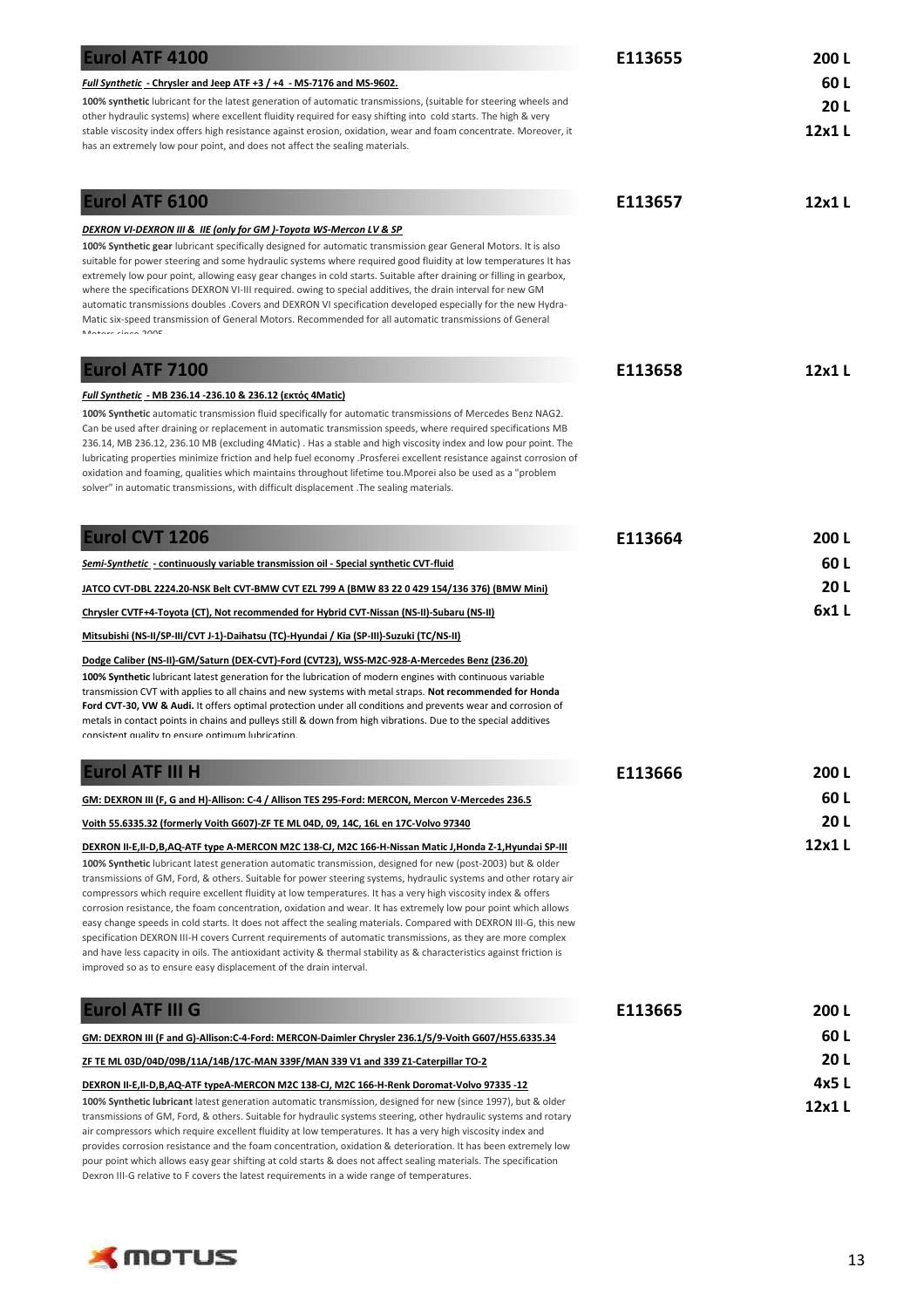| <b>Eurol ATF III F</b>                                                                                                                                                                                                                                                                                                                                                                                                                                                                                                                                                            | E113659 | 200 L  |
|-----------------------------------------------------------------------------------------------------------------------------------------------------------------------------------------------------------------------------------------------------------------------------------------------------------------------------------------------------------------------------------------------------------------------------------------------------------------------------------------------------------------------------------------------------------------------------------|---------|--------|
| GM DEXRON IIIF-Allison C-4-Ford MERCON-MB 236.1 / 236.5 / 236.9-Voith G 607 / H55.6335.34                                                                                                                                                                                                                                                                                                                                                                                                                                                                                         |         | 60 L   |
| ZF-TE-ML 04D, 11, 14A, 17C-MAN 339F / MAN 339 V1 and 339 Z1-DEXRON II-E, II-D, B, AQ-ATF type A                                                                                                                                                                                                                                                                                                                                                                                                                                                                                   |         | 20L    |
| MERCON M2C 138-CJ, M2C 166-H-Caterpillar TO-2                                                                                                                                                                                                                                                                                                                                                                                                                                                                                                                                     |         | 4x5 L  |
| Mineral automatic transmission last generation gear, specially designed for the new (post-1995) and the oldest<br>automatic transmissions for GM, Ford & others. Suitable for power steering systems, other hydraulic systems and<br>for rotary air compressors where an excellent fluidity at low temperatures is required. It has a very high viscosity<br>index and offers resistance against corrosion, the foam concentration, oxidation and wear. It has an extremely<br>low pour point which allows easy gear shifting at cold starts & does not affect sealing materials. |         | 12x1 L |
| <b>Eurol ATF II D</b>                                                                                                                                                                                                                                                                                                                                                                                                                                                                                                                                                             | E113650 | 200 L  |
| GM: Dexron IID (obsolete); Caterpillar TO-2; Allison: C-4; MB 236.7-Renk-Voith G 607/ H55.6335.34                                                                                                                                                                                                                                                                                                                                                                                                                                                                                 |         | 60 I   |

## **ZF: TE-ML 09/11/14; Denison HF-0, MAN 339D / MAN 339 V1 & 339 Z1- Ford: Mercon 20 L Ford M2C-138CJ/M2C-166H-Mercedes Benz: 236.1/5/7/9 4x5 L**

**Mineral** latest generation of automatic transmissions for most cars, forklifts European cars & buses, American or Japanese construction, suitable and for some systems power steering, torque converters, wet clutches and non complicated hydraulic systems. It has a very high viscosity index & Offers corrosion resistance, the foam concentration, oxidation and wear. Friction modifiers allow smooth shifting, and even after prolonged operating time. It has an extremely low pour point for easy transfer to a cold start. It is compatible with the sealing materials and prevents sludge and residues. Not suitable for automatic **transmissions specifications Ford M2C33 F / G.** 

| <b>Suspension-Steering-Fluid systems</b>                                                                                                                                                                                                                                                                                                                                                                                                                            | Code    | Package       |
|---------------------------------------------------------------------------------------------------------------------------------------------------------------------------------------------------------------------------------------------------------------------------------------------------------------------------------------------------------------------------------------------------------------------------------------------------------------------|---------|---------------|
| <b>Eurol Powersteering fluid C</b><br>DIN 51524 part 2; ISO 7308-VW TL 521 46 (G002 000 / G004 000)-BMW 81 22 9 407 758-Deutz 2940929                                                                                                                                                                                                                                                                                                                               | E113675 | 200 L<br>60 L |
| MAN 3289-Nissan-Peugeot B 71 2710-Fendt X902.011.622-Porsche-Saab-Rolls Royce-Volvo STD 1273.36                                                                                                                                                                                                                                                                                                                                                                     |         | 12x1 L        |
| Mercedes Benz 345.0-Opel B 040 0070<br>100% Synthetic last generation lubricant specifically designed for hydraulic systems such as power steering<br>systems in tractors, passenger & Commercial vehicles. It has very high viscosity index and very low pour point.<br>The viscosity does not vary in a wide range of temperatures. Protects the system from corrosion. Due to high<br>boiling water resistance and can be applied for use with long-term safety. |         |               |
| <b>Eurol Powersteering fluid D</b>                                                                                                                                                                                                                                                                                                                                                                                                                                  | E113685 | 200L          |
| Mineral - Type A suffix A- Dexron IID(obsolete) - MB 236.2 - Allison C-3.                                                                                                                                                                                                                                                                                                                                                                                           |         | 60 L          |
| Automatic transmission last generation Mineral oil (specification Dexron IID) which can be successfully used as<br>power steering fluid and as hydraulic oil. It has high thermal & oxidative stability and offer very good protection<br>against corrosion, wear & the concentration of foam. This guarantees a long life cycle for the oil and equipment.                                                                                                         |         | 12x1L         |

It has very low pour point, permitting smooth movement at low temperatures.

| <b>Hydraulic Oils</b>                                                                                                | Code    | Package |
|----------------------------------------------------------------------------------------------------------------------|---------|---------|
| <b>Eurol Hykrol HLP ISO-VG 32</b>                                                                                    | E108710 | 1000L   |
| HLP DIN 51524 part 2 (HLP)-Vickers I-286-S, M-2950-S-FZG A/8.3/90>12 (ISO VG 46 and higher)                          |         | 200 L   |
| FZG A/8.3/90=12 (ISO VG 15/22/32)-AFNOR NF E 48603 (HM)-VDMA 24318-Thyssen TH-N-256132                               |         | 60 L    |
| Cincinnati Milacron P68/P69/P70 for ISO VG 32, 46 and 68-ISO class L-HM (according to ISO 6743/4)                    |         | 20L     |
| <b>US Steel 126/127</b>                                                                                              |         |         |
| Fluid oil latest generation Hykrol HLP belong to so-called 'anti-wear & specifically designed for application in all |         |         |
| kinds of hydraulics. Reduce wear of the pump to a minimum and contribute to a long life of the equipment.            |         |         |
| Suitable for lubrication vacuum numes, toutile machinery 8, moderate gearboyes, Mixture from selected                |         |         |

le for lubrication vacuum pumps, textile machinery & moderate gearboxes. Mixture from selected paraffinic base oils and additives give excellent skills detergent & high thermal-oxidative stability as & protection against wear, corrosion, rust, concentration Foam & giransi.I the presence of small amounts of water have no effect on the filterability.



**12x1 L**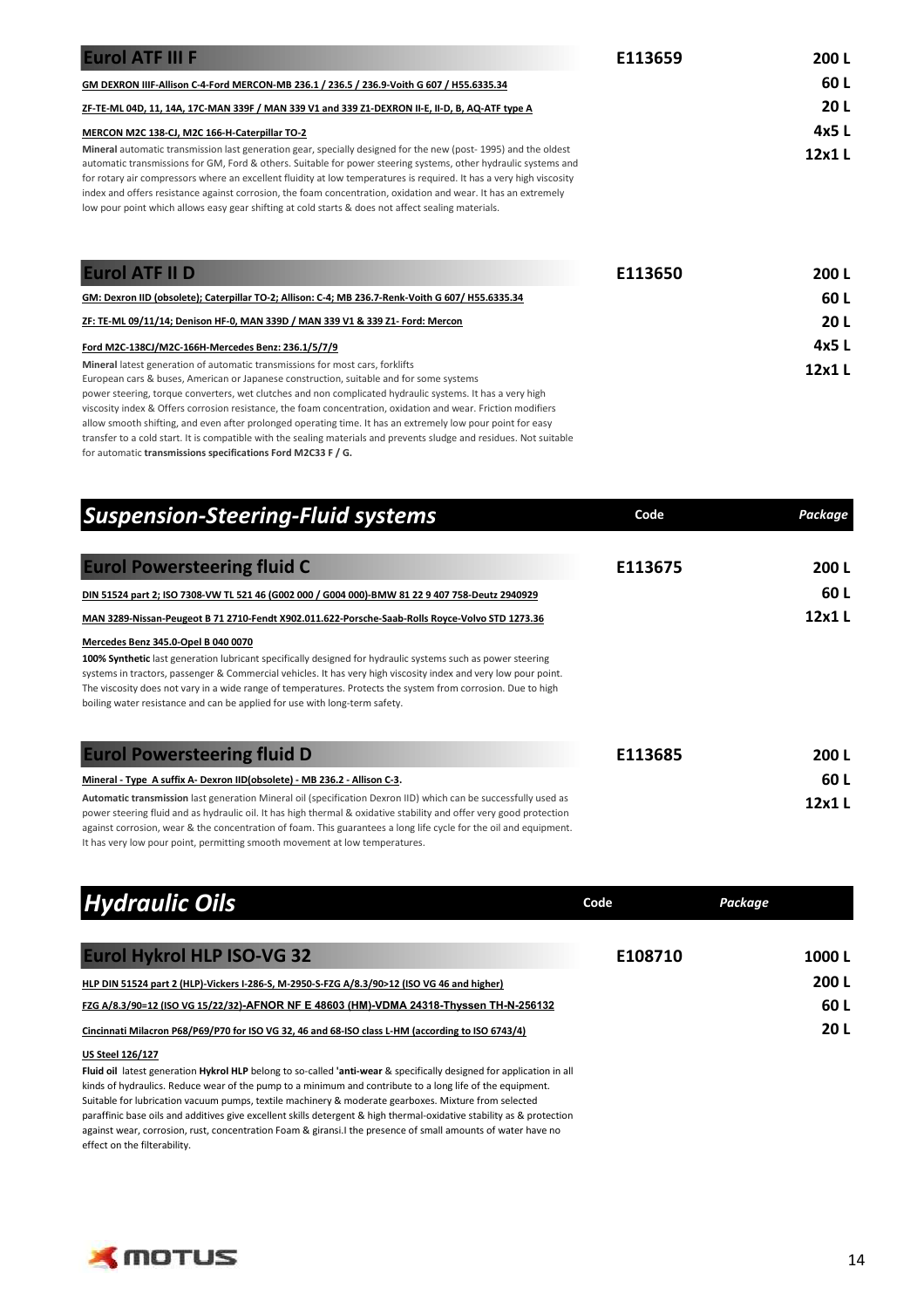| <b>Eurol Hykrol HLP ISO-VG 46</b>                                                                                                                                                                                                                                                                                                                                                                                                                                                                                                                                                                                                               | E108720 | 1000L |
|-------------------------------------------------------------------------------------------------------------------------------------------------------------------------------------------------------------------------------------------------------------------------------------------------------------------------------------------------------------------------------------------------------------------------------------------------------------------------------------------------------------------------------------------------------------------------------------------------------------------------------------------------|---------|-------|
| HLP DIN 51524 part 2 (HLP)-Vickers I-286-S, M-2950-S-FZG A/8.3/90>12 (ISO VG 46 and higher)                                                                                                                                                                                                                                                                                                                                                                                                                                                                                                                                                     |         | 200 L |
| FZG A/8.3/90=12 (ISO VG 15/22/32)-AFNOR NF E 48603 (HM)-ISO class L-HM (according to ISO 6743/4)                                                                                                                                                                                                                                                                                                                                                                                                                                                                                                                                                |         | 60 L  |
| Cincinnati Milacron P68/P69/P70 for ISO VG 32, 46 and 68-VDMA 24318-Thyssen TH-N-256132                                                                                                                                                                                                                                                                                                                                                                                                                                                                                                                                                         |         | 20 L  |
| <b>US Steel 126/127</b><br>Fluid oil latest generation Hykrol HLP belong to so-called 'anti-wear' & specifically designed for application in all<br>kinds of hydraulics. Reduce wear of the pump to a minimum and contribute to a long life of the equipment.<br>Suitable for lubrication vacuum pumps, textile machinery & moderate gearboxes. Mixture from selected<br>paraffinic base oils and additives give excellent skills detergent & high thermal-oxidative stability as & protection<br>against wear, corrosion, rust, concentration Foam & giransi. I the presence of small amounts of water have no<br>effect on the filterability. |         |       |
| <b>Eurol Hykrol HLP ISO-VG 68</b>                                                                                                                                                                                                                                                                                                                                                                                                                                                                                                                                                                                                               | E108730 | 1000L |
| HLP DIN 51524 part 2 (HLP)-Vickers I-286-S, M-2950-S-FZG A/8.3/90>12 (ISO VG 46 and higher)                                                                                                                                                                                                                                                                                                                                                                                                                                                                                                                                                     |         | 200 L |
| FZG A/8.3/90=12 (ISO VG 15/22/32)-AFNOR NF E 48603 (HM)-VDMA 24318-Thyssen TH-N-256132                                                                                                                                                                                                                                                                                                                                                                                                                                                                                                                                                          |         | 60 L  |
| Cincinnati Milacron P68/P69/P70 for ISO VG 32, 46 and 68-ISO class L-HM (according to ISO 6743/4)                                                                                                                                                                                                                                                                                                                                                                                                                                                                                                                                               |         | 20 L  |
| <b>US Steel 126/127</b><br>Flotd off forcer concentration (that ON Notes or concelled form) could free adfactional concentration to all co                                                                                                                                                                                                                                                                                                                                                                                                                                                                                                      |         |       |

**Fluid oil** latest generation Hykrol HLP belong to so-called **'anti-wear'** & specifically designed for application in all kinds of hydraulics. Reduce wear of the pump to a minimum and contribute to a long life of the equipment. Suitable for lubrication vacuum pumps, textile machinery & moderate gearboxes. Mixture from selected paraffinic base oils and additives give excellent skills detergent & high thermal-oxidative stability as & protection against wear, corrosion, rust, concentration Foam & giransi.I the presence of small amounts of water have no

| <b>Brake Fluids</b>                                                              |                                                                                                                                                                                                                                                                                                                                                              | Code    | Package   |
|----------------------------------------------------------------------------------|--------------------------------------------------------------------------------------------------------------------------------------------------------------------------------------------------------------------------------------------------------------------------------------------------------------------------------------------------------------|---------|-----------|
| <b>Eurol Brakefluid DOT 4</b>                                                    |                                                                                                                                                                                                                                                                                                                                                              | E801400 | 200L      |
| SAE J1703, ISO 4925, FMVSS 116, BMW 9368, MAN TUC v3681-VW 3057                  |                                                                                                                                                                                                                                                                                                                                                              |         | 20 L      |
| Synthetic, Visc. -40°C 1100                                                      | Boiling temperature 267 °C                                                                                                                                                                                                                                                                                                                                   |         | 2x5L      |
|                                                                                  | High performance product, designed for hydraulic brake systems for passenger, professional, forklift trucks,                                                                                                                                                                                                                                                 |         | 12x1L     |
|                                                                                  | scooters, scooter & motorcycle drum or Disc (with or without ABS / ASR). Provides protection against rust, wear<br>and offers optimum reception & heat transfer, and will remain stable not causing residues and non-impacting                                                                                                                               |         | 12x500 ml |
|                                                                                  | sealing materials, or metals. Due to the low viscosity, the product guarantees excellent performance under cold<br>climate conditions, but the high point & boiling result, safety and reliability of the braking system to increase<br>significantly. Shall in no case be applied in braking systems of mineral lubricant base (LHM usually green) but & in |         | 12x250 ml |
| braking systems silicone based lubricant (purple color, referred to as a DOT 5). |                                                                                                                                                                                                                                                                                                                                                              |         |           |
| <b>Eurol Brakefluid DOT 5.1</b>                                                  |                                                                                                                                                                                                                                                                                                                                                              | E801500 | 200L      |
| SAE J1703, ISO 4925, FMVSS 116                                                   |                                                                                                                                                                                                                                                                                                                                                              |         | 60 L      |
| Synthetic, Visc. -40°C 875                                                       | Boiling temperature 274°C                                                                                                                                                                                                                                                                                                                                    |         | 2x5L      |
|                                                                                  | Brake fluid silicone-based. It has a wide temperature range (-40 °C to 260 °C) & best performance at low                                                                                                                                                                                                                                                     |         | 12x1L     |
|                                                                                  | temperatures and low toxicity. Helps prevent corrosion and provides excellent lubrication sealing materials &<br>metals. Extends the life cycle of the braking system and does not affect the colors. It can be safely used in                                                                                                                               |         | 6x250 ml  |
|                                                                                  | hydraulic brake and clutch systems of cars, Harley Davidson, racing motorcycles, bicycles, go-karts. Note: The old                                                                                                                                                                                                                                           |         |           |

brake fluid should be drained completely before refilling.

| <b>Special lubricants for CITROEN</b>                                                                                                                                                                                                                                                                                                                 | Code    | Package |
|-------------------------------------------------------------------------------------------------------------------------------------------------------------------------------------------------------------------------------------------------------------------------------------------------------------------------------------------------------|---------|---------|
| <b>Eurol LHM Plus Fluid Citroën</b>                                                                                                                                                                                                                                                                                                                   | E108670 | 200 L   |
| AFNOR NF R 12-640, ISO 7308 PSA (Citroën) Norm B71 2710                                                                                                                                                                                                                                                                                               |         | 60 L    |
| Last generation of mineral oil, specially created for the brakes, the system posts & Address especially the<br>Citroën. It can be mixed with brake fluid "DOT". It has a very high index viscosity which changes little under the<br>influence of temperature variations protecting from oxidation. Because high boiling and water resistance, can be |         | 6x1 L   |

safely applied for a long duration when covering the manufacturer's specifications.

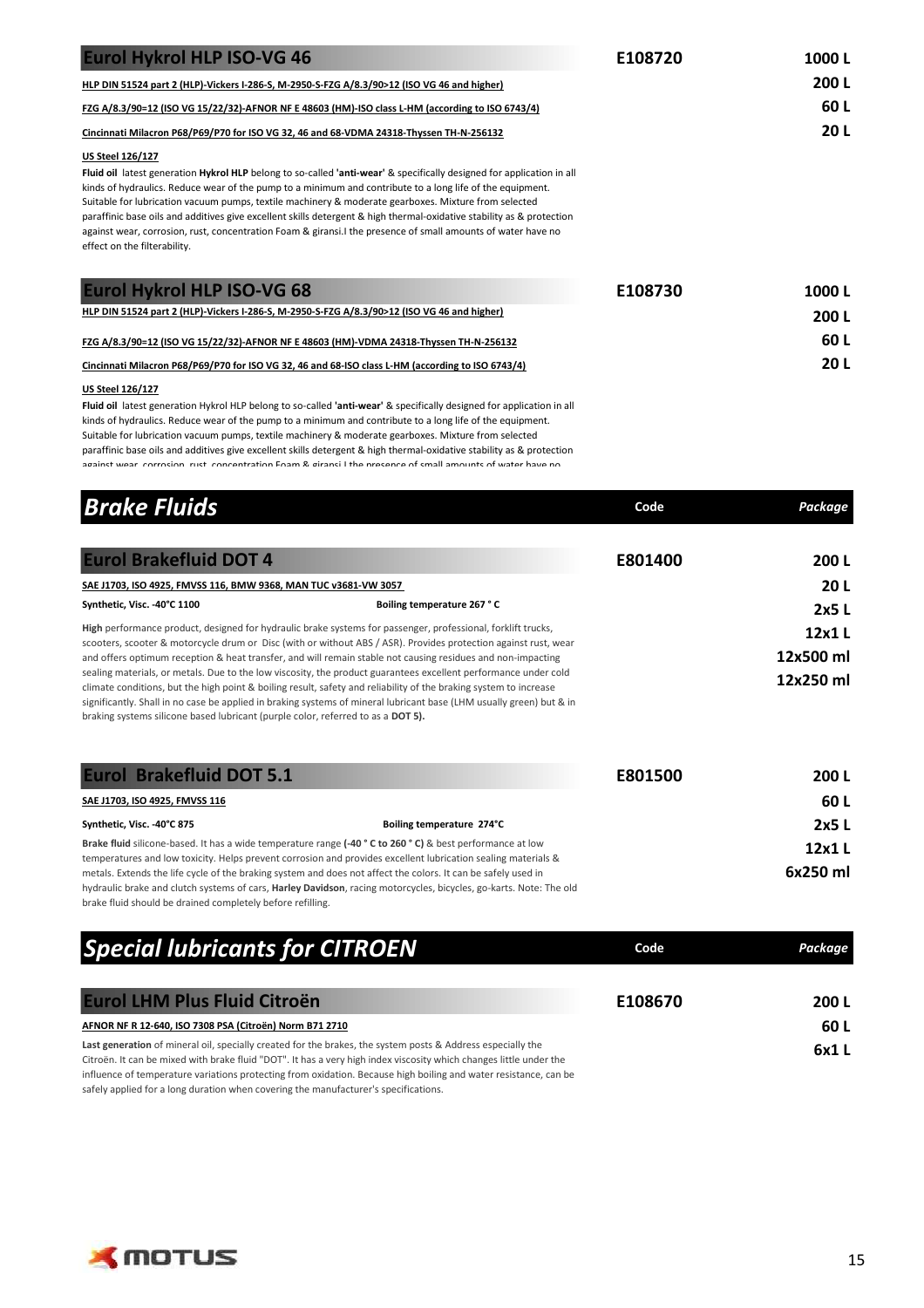| <b>Eurol LDS Fluid NEW!!!</b>                                                                                                                                                                                                                                                                                                                                                                                                                                                                                                                       | E108673 | 200 L  |
|-----------------------------------------------------------------------------------------------------------------------------------------------------------------------------------------------------------------------------------------------------------------------------------------------------------------------------------------------------------------------------------------------------------------------------------------------------------------------------------------------------------------------------------------------------|---------|--------|
| Citroen HYDRActive 3 system-Peugeot S71 2710-DIN 51524 part 3                                                                                                                                                                                                                                                                                                                                                                                                                                                                                       |         | 60 L   |
| Synthetic hydraulic lubricant latest generation specially designed for hydraulic systems steering and other fluid<br>systems. Recommended for HYDRActive 3 systems of Citroën. It has a very high viscosity index and a very low<br>pour point providing optimal performance of steering systems, and even at very low temperatures. Protects the<br>system from corrosion. Because of the high boiling & water resistance, can be applied by safety in long term use.<br>The drainage time is 5 years or 200,000 khm whichever mode appears first. |         | 12x1 L |

| Air conditioner's compressor Lubricant                                                                                                                                                                                          | Code    | Package |
|---------------------------------------------------------------------------------------------------------------------------------------------------------------------------------------------------------------------------------|---------|---------|
| <b>Eurol Airco PAG 46</b>                                                                                                                                                                                                       | E116001 | 250ml   |
| Lubricant compressor air conditioners based on polyalkylene glycol (PAG). Special designed for mobile air<br>conditioning units, which use the refrigerant HEC (budrofluerecarbon) B124a. Due to the bigh viscosity index (VII) |         |         |

conditioning units, which use the refrigerant HFC (hydrofluorocarbon) R134a. Due to the high viscosity index (VI) may be used for different operating temperatures and a wide range of vehicles, where appropriate polyalkylenoglykoli.Echei an excellent chemical and thermal stability, because of the combination of synthetic polyalkylene glycol and additional high quality while protecting from damage and contamination.

| <b>Spray</b>                                                                                                                                                                                                                                                                                                         |              | Code    | Package   |
|----------------------------------------------------------------------------------------------------------------------------------------------------------------------------------------------------------------------------------------------------------------------------------------------------------------------|--------------|---------|-----------|
| <b>Eurol Chain Spray PTFE</b><br>It has been developed for continuous lubrication with deep penetrating action. Special additives and synthetic<br>components provide unique lubrication of all chains (o-rings or other). There dried, keeps the chain flexible and<br>can withstand high temperatures.             | <b>CHAIN</b> | E701310 | 12x400 ml |
| <b>Eurol Silicone Spray</b><br>It offers unique lubrication, keeping chains, derailleurs, hinges. Locks & tires running smooth. It repellent<br>properties against dirt, making the surface to be applied waterproofing prevents from melting, corrosion and<br>drying of rubber. The product does not contain acid. |              | E701320 | 12x400 ml |
| <b>Eurol Super Brakecleaner Spray</b><br>It is a special spray for a quick and effective degreasing and cleaning of brakes, spark plugs, brake linings, disc<br>brakes, engine parts, contact points, chains & metals. There must be cleaned plastic with this product.                                              |              | E701440 | 12x500 ml |
| <b>Eurol Super Lube MD 50 Spray</b><br>It penetrates deeply, protects metals, makes sticky parts operate smoothly & plastics to look like new. Removes<br>oil, grease, tar and adhesives. Prevents moisture from penetrating segments ignition distributors & Spark.                                                 |              | E701325 | 12x400 ml |
| <b>Eurol White grease with PTFE</b><br>Designed by high performance lithium grease, improved with PTFE. Provides lasting lubrication<br>chains, hinges, springs, bearings, shafts and other moving parts. Gives high heat resistance and corrosion.                                                                  |              | E701420 | 12x400 ml |
| <b>Eurol Leather Spray</b><br>It makes the skin soft, flexible and waterproof. Prior to application, the skin should be thoroughly cleaned. Spray<br>from a distance of about 30 cm. After drying, a second layer is applied for enhanced effect.                                                                    |              | E701400 | 12x400 ml |
| <b>Eurol Penetrating Spray</b><br>Loosens rusted parts quickly, thanks to the deep penetrating properties. contains                                                                                                                                                                                                  |              | E701300 | 12x400 ml |

disulfide lead for lubrication. Furthermore, active inhibitors contain corrosion resistance.

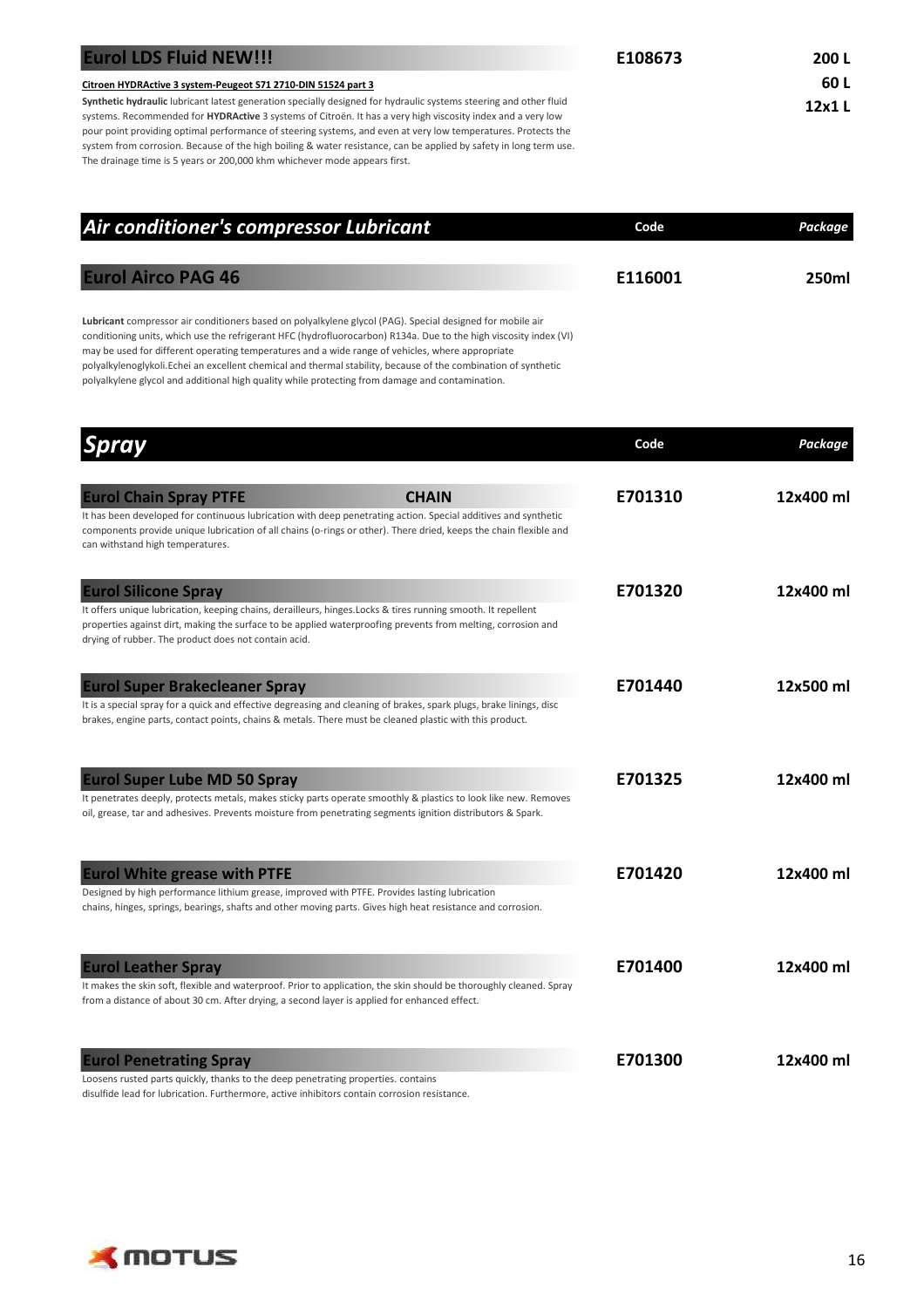| <b>Cleaning Hand Creams</b>                                                                                                                                                                                                                                                                                                                                                                                                            | Code    | Package             |
|----------------------------------------------------------------------------------------------------------------------------------------------------------------------------------------------------------------------------------------------------------------------------------------------------------------------------------------------------------------------------------------------------------------------------------------|---------|---------------------|
| <b>Eurol White Cream</b>                                                                                                                                                                                                                                                                                                                                                                                                               | E601440 | 60 kg               |
| >90% biodegradation capacity 4,5 kg<br>Cleaner high quality hands-free solvents, with excellent performance remediation of skin. Because of the neutral<br>PH of the product, prevent skin irritation. prepared by Jojoba esters, aloe extract, lanolin derivatives and with<br>environmentally friendly abrasive (polymer base). It is dermatologically tested and biodegradable. Suitable for<br>removing grease, brake fluid, fuel. |         | 4,5 kg<br>12x600 ml |
| <b>Eurol Yellow Cream</b>                                                                                                                                                                                                                                                                                                                                                                                                              | E601430 | 60 kg               |
| > 90% biodegradation capacity                                                                                                                                                                                                                                                                                                                                                                                                          |         | 4,5 kg              |
| Active Hand cleanser in gel form, to remove the most stubborn dirt from spray dyeing & printing activities, etc.<br>Contains terpenes, which are known for strong possibility their cleaning, with a pleasant, fresh scent. A fine<br>abrasive (polymer base) makes the product softer hands. It should be applied to dry hands in limited quantities.                                                                                 |         | 12x600 ml           |

## removed with a dry cloth.

| <b>Degreasers</b>                                                                                                                                                                                                                                                                                                                             | Code   | Package |
|-----------------------------------------------------------------------------------------------------------------------------------------------------------------------------------------------------------------------------------------------------------------------------------------------------------------------------------------------|--------|---------|
| <b>Eurol Degreaser Plus HF</b>                                                                                                                                                                                                                                                                                                                | 330111 | 20 L    |
| Has been shaped by strong active emulsifiers and solvents with low loss exhaust. Recommended for rapid<br>degreasing of new cars, cleaning car parts, filters, equipment, engine and tank floor. Can be used for cleaning and<br>grease on floors and walls & will not leave oily layer after washing with water. To be used undiluted, has a | 340110 | 5 L     |
| pleasant smell and is economical. plastic and Tyres will not be affected during brief contact. It is also safe on all                                                                                                                                                                                                                         |        |         |

pleasant smell and is economical. plastic and Tyres will not be affected during brief contact. It is also safe on all surfaces, as the product has a neutral pH and is biodegradable. The flash point> 61 ° C, not classified ADR & does not follow the PGS-15 directive for storage of dangerous goods.

Rub until weakening dirt, rinse with water and dry with a clean towel. If no water is available, the dirt can also be

| <b>Cleaners</b>                                                                                                                                                                                                                                                                                                                                     | Code    | Package |
|-----------------------------------------------------------------------------------------------------------------------------------------------------------------------------------------------------------------------------------------------------------------------------------------------------------------------------------------------------|---------|---------|
| <b>Eurol Brake Cleaner</b>                                                                                                                                                                                                                                                                                                                          | E302520 | 5 L     |
| Brake Cleaner chlorine free, fast drying for quick & effective degreasing in cleaning brakes, brake shoes, brake<br>disc, the clutch parts in the engine block, etc. Prevents squeaking brakes. It can also be used for a quick and<br>simple cleaning of electrical and magnetic contacts (interruptor & plugs) as & other parties. Removes easily |         |         |

simple cleaning of electrical and magnetic contacts (interruptor & plugs) as & other parties. Removes easily grease, silicone, asbestos and oil disc brakes & from engine parts. There must be cleaned plastic with this product.

| <b>Coolants</b>                                                                                                                                                                                                            | Code    | Package |
|----------------------------------------------------------------------------------------------------------------------------------------------------------------------------------------------------------------------------|---------|---------|
| Eurol Coolant -26º C Blue                                                                                                                                                                                                  | E504100 | 200 L   |
| It has been developed specifically for open and closed cooling systems, according to modern European car                                                                                                                   |         | 60 L    |
| manufacturers (standard BS 6580). It can be used for & heat & central heating installations transport systems.<br>Prevents the formation of extensive erosion, accumulation of foam formation mud. Does not affect rubber, |         | 20L     |
| plastics, metals, aluminum or their alloys. Provides a permanent, guaranteed protection from freezing to -26 °C                                                                                                            |         | 4x5 L   |
| & should be used undiluted. Do not fill with water. Free amines, nitrites, and phosphates.<br>Eurol Coolant G12+ -36º C                                                                                                    |         | 12x1 L  |
|                                                                                                                                                                                                                            | E504144 | 200 L   |
|                                                                                                                                                                                                                            |         |         |
| complies with VW TL-VW 774 D(G12), TL-VW 774 F (G12+), Renault Type D, BS 6580, JASO M325                                                                                                                                  |         | 60 L    |
| ASTM D3306/D4656/D4985, NATO S-759                                                                                                                                                                                         |         | 20L     |
| It is developed based on ethylene glycol especially for the new generation cooling systems modern car engines.                                                                                                             |         | 4x5L    |
| Prevents the salt concentration and offers excellent protection against cavitation. Furthermore, protects all<br>metals against corrosion, particularly aluminum irons & Alloys, & even at high temperatures. Protect from |         | 12x1 L  |
| freezing to -36 ° C & contains environmentally friendly additives. This technology is known under name CAT                                                                                                                 |         |         |
| (Organic-Acid-Technology). Should be used without dilution, & Never fill clean water. Shelf-life is 5 years or                                                                                                             |         |         |
| 650.000 khm truck or 250,000 khm for passenger cars. prepared without nitrites, amines, boron, phosphorus, and                                                                                                             |         |         |

silicon nitrate. The product is compatible with traditional antifreezes.

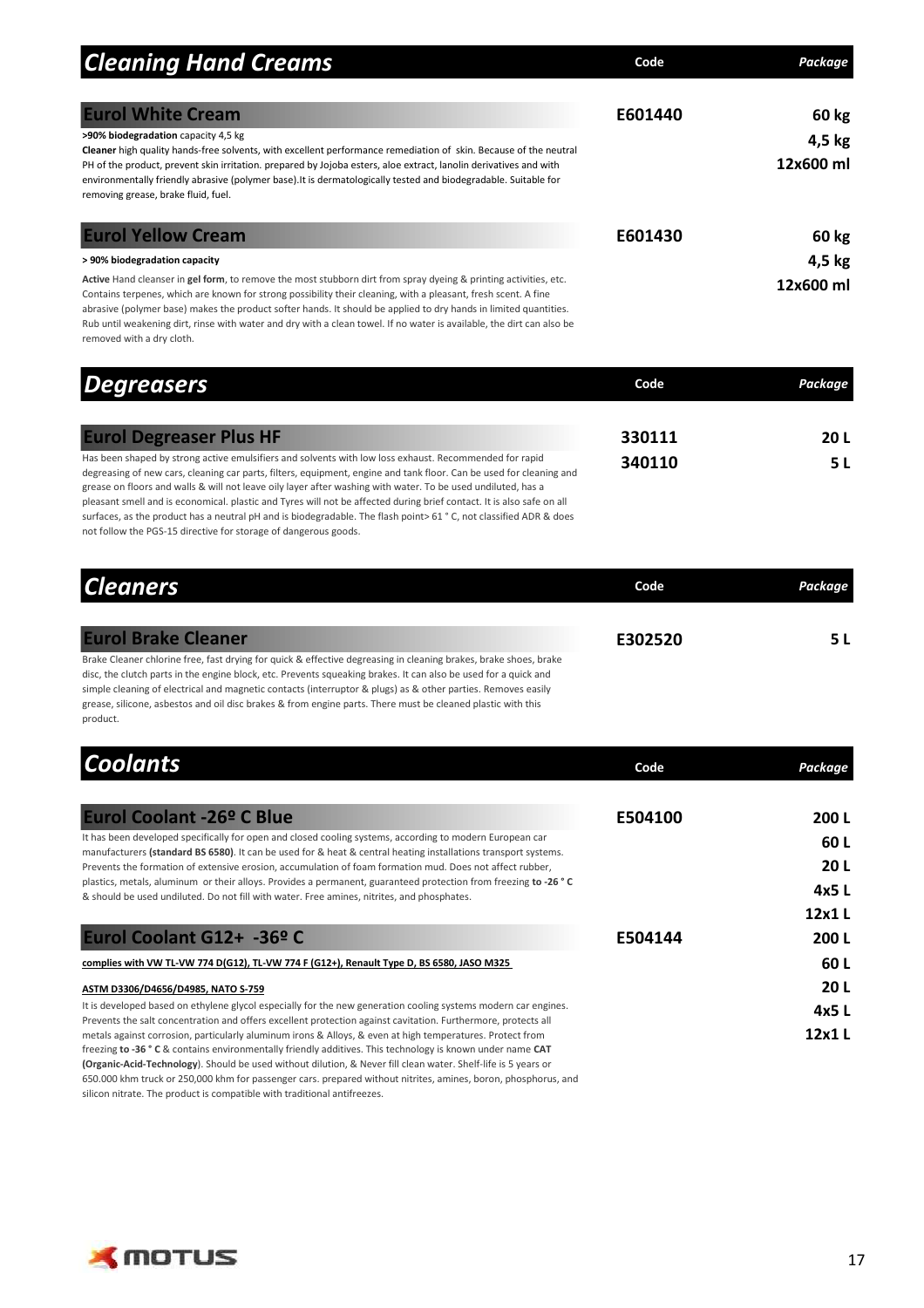## **Eurol Coolant G12+ -26º C E504145 20 L**

**complies with VW TL-VW 774 D(G12), TL-VW 774 F (G12+), Renault Type D, BS 6580, JASO M325** 

## **ASTM D3306/D4656/D4985, NATO S-759**

It is developed based on ethylene glycol especially for the new generation cooling systems modern car engines. Prevents the salt concentration and offers excellent protection against cavitation. Furthermore, protects all metals against corrosion, particularly aluminum irons & Alloys, & even at high temperatures. Protect from freezing **to -36 ° C** & contains environmentally friendly additives. This technology is known under name **CAT (Organic-Acid-Technology).** Should be used without dilution, & Never fill clean water. Shelf-life is 5 years or 650.000 khm truck or 250,000 khm for passenger cars. prepared without nitrites, amines, boron, phosphorus, and

| <b>Eurol Coolant -36º XL Yellow</b>                                                                             | E504140 | 200 L       |
|-----------------------------------------------------------------------------------------------------------------|---------|-------------|
| complies with VW TL-VW 774 D (G12), TL-VW 774 F (G12+)                                                          |         | 60 L        |
| MB 325.3; Detroit Diesel (incl Powercool plus); Ford WSS-M97B44-D                                               |         | <b>20 L</b> |
| Opel-GM6277M +B0401065; MAN 324 Typ SNF; Renault Type D; PSA                                                    |         | 4x5 L       |
| Deutz / MWM 0199-99-1115 and 0199-99-2091: BS 6580: ASTM                                                        |         | 12x1 L      |
| Coolant long new generation, based on mono-ethylene glycol and organic inhibitors corrosion (without silicate). |         |             |
| This special technology can be mixed with antifreeze party, without the risk of accumulation of mud and         |         |             |

reduction of antifreeze features. Prevents the formation of scale and offers a excellent protection against cavitation. Moreover, it protects the metal parts in the cooling system against corrosion. It is not without nitrite & amines, boron, phosphorus, silicon and nitric acid and thus, contributes to a cleaner environment. Absolutely safe for rubber, plastics, metals and aluminum or alloys. Modern antifreeze for water-cooled internal combustion engine and protects the system from freezing up to -36 °C. To be used without araiosi.O life time of the product is 5 years or 650,000 khm truck or 250,000 khm for passenger cars.

| <b>Antifreeze</b>                                                                                                                                                                                                                                                                                                                                                                                                           | Code    | Package        |
|-----------------------------------------------------------------------------------------------------------------------------------------------------------------------------------------------------------------------------------------------------------------------------------------------------------------------------------------------------------------------------------------------------------------------------|---------|----------------|
|                                                                                                                                                                                                                                                                                                                                                                                                                             |         |                |
| <b>Eurol Antifreeze Blue</b>                                                                                                                                                                                                                                                                                                                                                                                                | E503150 | 200L           |
| Mono-ethanol based glycol without nitrate and amino acids 1: $1 = -36^{\circ}$ C, 2: $3 = -25^{\circ}$ C, 1: $2 = -18^{\circ}$ C 20 L.                                                                                                                                                                                                                                                                                      |         | 60L            |
| Recommended for all cooling of internal combustion engine systems (both LPG, Petrol & Diesel) and other heat<br>transfer systems such as central heating. Is a homogeneous, stable product, formed in accordance with European                                                                                                                                                                                              |         | 20L            |
| car manufacturers instructions. Contains additives for corrosion protection and foam concentration. Due to the<br>high alkalinity of the cooling system is long term protection against corrosion. Effective when applied at a<br>concentration of 25-50%. Concentrations above 65% should be avoided due to the reduction of frost protection.<br>It is completely safe for rubber, plastics, metals, aluminum and alloys. |         | 4x5L           |
| <b>Eurol Antifreeze G12</b>                                                                                                                                                                                                                                                                                                                                                                                                 | E503152 | 200L           |
| Mono-ethanol based glycol without nitrates and amino acids, 1: $1 = -369$ C, $2: 3 = -259$ C, $1: 2 = -189$ C                                                                                                                                                                                                                                                                                                               |         | 60 L           |
| Antifreeze new generation, based on the silica used patented technology known as OAT (Organic Acid<br>Technology) free carboxyl-acid base. Prevents salts offers excellent protection against cavitation. Protects                                                                                                                                                                                                          |         | 20L            |
| against corrosion of metal parts in the system 12x1 L. Cooling & particularly aluminum and steel alloys. It does                                                                                                                                                                                                                                                                                                            |         | 4x5L           |
| not contain nitrates and amino acids, contributing to a cleaner environment. Absolutely safe for rubber, plastic,<br>metal & aluminum parts or alloys.                                                                                                                                                                                                                                                                      |         | 12x1L          |
| <b>Cleaner-Antifreeze Windshield</b>                                                                                                                                                                                                                                                                                                                                                                                        | Code    | <b>Package</b> |
| <b>Eurol Screenwash Citrus</b>                                                                                                                                                                                                                                                                                                                                                                                              | E501260 | 20L            |
| Prevents the windshield washer cooling & is an excellent cleaner dirty windshield, leaving a fresh lemon scent                                                                                                                                                                                                                                                                                                              |         | 4x5L           |
| after use. Safe for polycarbonate windshield, dries without leaving traces, non-corrosive, non-harmful or irritant<br>and a flashpoint> 23 ° C, so it can be safely applied. Provides smooth functioning wipers, no noise. Does not                                                                                                                                                                                         |         | 12x1L          |
| affect rubber, paints and polycarbonate. based in ethanol, is not irritating & meets the German standard Dekra,<br>regarding cleanability.                                                                                                                                                                                                                                                                                  |         | 24x500 ml      |
|                                                                                                                                                                                                                                                                                                                                                                                                                             |         | 24x250 ml      |
| <b>Eurol Screenwash Summer</b>                                                                                                                                                                                                                                                                                                                                                                                              | E501268 | 24x250 ml      |
| Excellent cleaner dirty windshield, leaving a fresh fragrance after use. safe for polycarbonate windshield and                                                                                                                                                                                                                                                                                                              |         |                |

leaves no traces. Moreover, it is non-corrosive, non-harmful or irritant, so that it can be used safely. Provides smooth operation of the wipers without noises. Does not affect rubber, paints and polycarbonate.